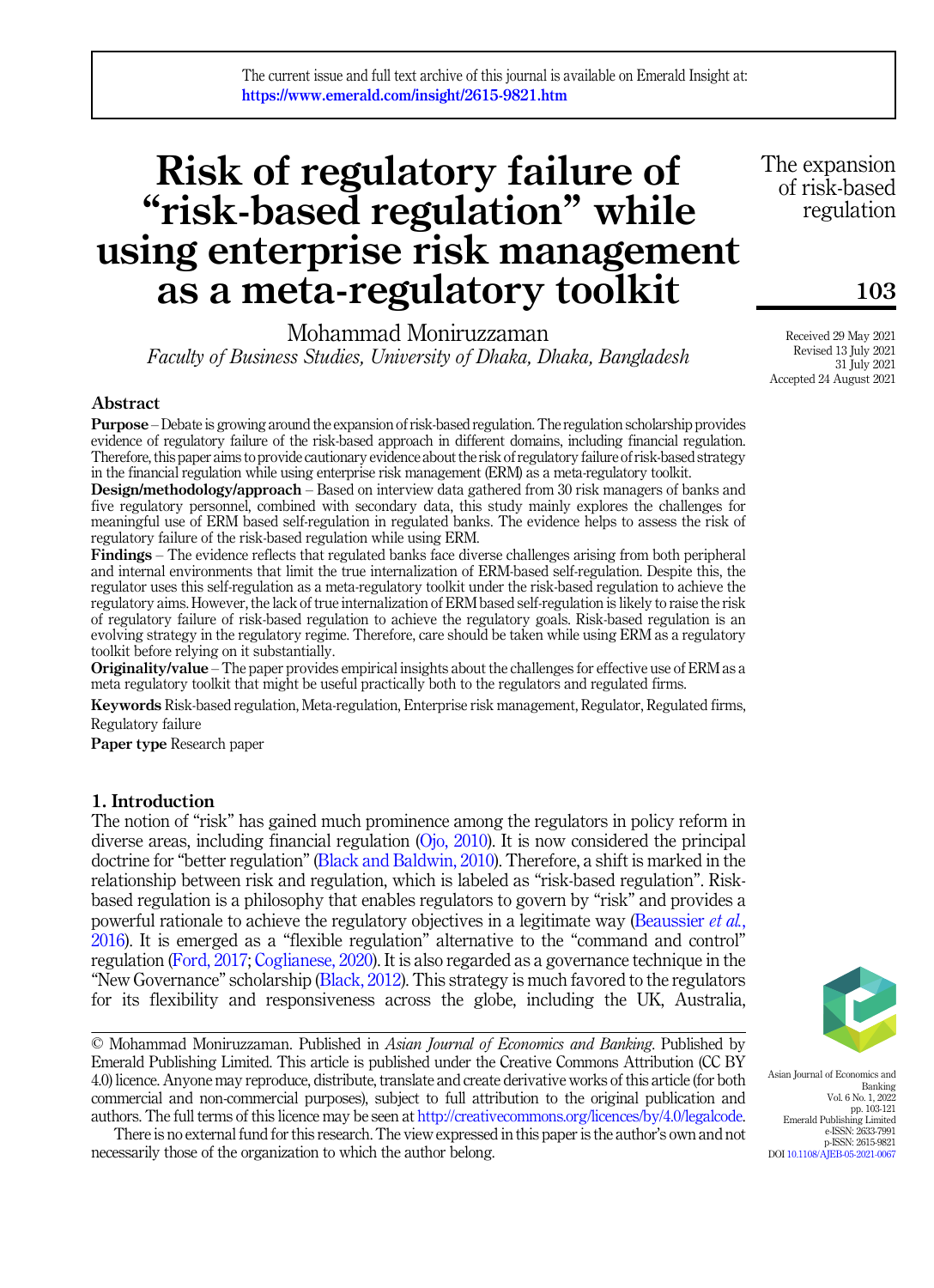**AIEB** 6,1

104

New Zealand, Canada and the USA in the areas of food safety, health safety, financial services and pension regulation [\(Rothstein, 2006;](#page-16-0) [Black, 2010](#page-14-3); [Beaussier](#page-14-1) et al., 2016). In recent times, risk-based regulation is also entered in aviation, offshore oil and nuclear industries [\(Binz](#page-14-4) et al., [2018\)](#page-14-4), cybersecurity management [\(Boehm](#page-14-5) et al., 2019), mining industry ([Rudakov](#page-16-1) et al., 2021), anti-money laundering regime ([Pellegrina](#page-15-3) et al., 2021), personal data protection regulation in the EU ([Gonçalves, 2020\)](#page-15-4) and the environmental protection [\(Knol-Kauffman](#page-15-5) *et al.*, 2021).

In the Anglo-Saxon literature, risk-based regulation is viewed as an innovative policy intervention tool ([Black and Baldwin, 2010\)](#page-14-0). However, in designing the risk-based regulation framework, regulators use diverse approaches. The meta-regulatory approach is one of the unique methodologies [\(Black, 2005\)](#page-14-6). In the meta-regulatory approach, the risk-based framework is designed by focusing on the regulated firms' self-regulation. Regulators allow or enforce the regulated firms to develop their self-regulation and afterward, enroll that selfregulation into the regulatory process. In fact, regulators administer the self-regulation of regulated firms. Various supervisory measures are taken after relying on such self-regulation to achieve the regulatory aims through *ex ante* risk assessment [\(Akinbami, 2013\)](#page-14-7).

However, regulators use enterprise risk management (ERM) as a meta-regulatory toolkit in designing enforced self-regulation in the regulated firms under the risk-based regulation. In recent years, ERM has entered the regulatory domain and evolved as a regulatory apparatus. Regulatory aims are achieved intensely relying on such ERM based self-regulation after integrating it into the regulatory process. Consequently, ERM has emerged as a metaregulatory toolkit in designing the risk-based regulation. The scholarly literature has paid much attention to the development of risk-based regulation in various domains (see, e.g. [Black,](#page-14-6) [2005;](#page-14-6) [Black and Baldwin, 2012;](#page-14-8) [Hommel and King, 2013](#page-15-6)), although there is a conceptual and normative debate in regulation scholarship about the need for risk-based regulation. However, less attention has been paid to investigating the challenge for effective implementation of riskbased regulation except a few in diffident domains, for example, [Rothstein](#page-16-2) et al. (2006), [Beaussier](#page-14-1) et al. (2016) and [Sinha \(2020\)](#page-16-3). Empirical evidence is limited to know the true practice of the risk-based regulation in a real-world setting ([van der Heijden, 2021](#page-16-4)). Consequently, little is known in the literature about the practical challenge of meaningful use of risk-based regulation, particularly, particularly when ERM is used as a meta-regulatory toolkit in financial regulation. Besides, there is a concern about using the meta-regulatory approach in supervision of the regulated firms because it is not unproblematic [\(Akinbami, 2013](#page-14-7)).

Moreover, a debate is also rising around the development and effectiveness of using of risk-based regulation, precisely in the Anglo-Saxon literature ([Black, 2005,](#page-14-6) [2012;](#page-14-2) [Hutter, 2005](#page-15-7); [Black and Baldwin, 2010;](#page-14-0) [Paul and Huber, 2015](#page-15-8)). Therefore, this study intends to contribute to this research gap and take part in this development path. Thus, the study aims to explore the practical challenges for meaningful use of ERM based self-regulation in regulated firms and, after that, provide cautionary evidence by evaluating the likelihood of regulatory failure of risk-based regulation.

The rest of the paper is structured as follows. [Section 2](#page-1-0) reviews the literature on risk-based regulation, meta-regulation and ERM and delineates the research gap to explore. [Section 3](#page-3-0) explains the research design, while [section 4](#page-4-0) reports the practical challenges for effective use of ERM based self-regulation in the regulated banks. An evaluation provides in [section 5](#page-11-0) regarding the likelihood of regulatory failure of risk-based regulation while using ERM as a meta-regulatory toolkit. [Section 6](#page-13-0) concludes by demonstrating the paper's contribution, including avenues for further research and limitation.

# <span id="page-1-0"></span>2. The integration among ERM, meta-regulation and risk-based regulation

The notion of "ERM" is relatively new in the regulatory domain. Since the advent of ERM in the mid-1990s, the dynamics of ERM has been evolving. It has emerged as a management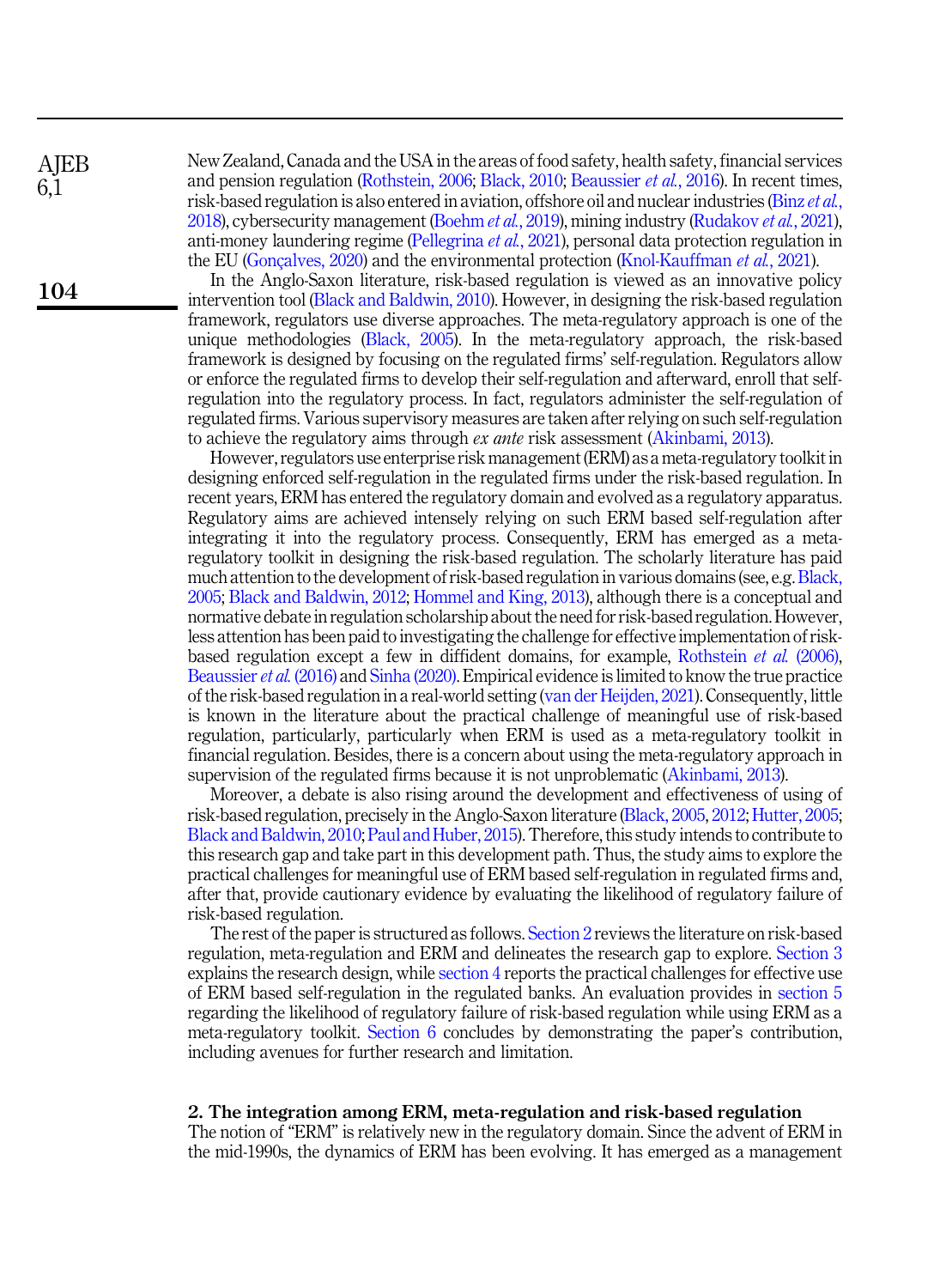control innovation ([Jabbour and Abdel-Kader, 2015](#page-15-9)) and regarded as a dynamic of management control systems [\(Liff and Wahlstrom, 2018](#page-15-10)). It is viewed as an essential element of improved corporate governance practice and corporate governance reform [\(Mikes and](#page-15-11) [Kaplan, 2015](#page-15-11)). In defining ERM, the [COSO \(2017\)](#page-15-12) asserts that ERM is a set of principles that apply at all levels of an organization and across all functions. It is not a function of a department rather a culture, capabilities and practices that organizations integrate with strategy. It is also a system of monitoring, learning and improving performance. Thus, ERM is a systematic, holistic and strategic approach to risk management that enables firms to manage organization-wide risks in an integrated manner.

Recently ERM has entered in the regulatory regime. Regulators use ERM as a metaregulatory toolkit in designing the risk-based regulation. In the financial industry, regulators enforce the regulated banks to adopt and implement ERM based self-regulation. The regulator enforces the regulated banks to develop ERM based self-regulation through prescribing to have a separate risk management division, chief risk officer, board risk committee, executive risk management committee, defined organizational hierarchy, risk appetite statement and monthly and half-yearly risk management reports in the banks. The regulator, after that, enrolls the self-regulation into the regulatory process and achieves the regulatory goals by relying on and administrating it [\(Bangladesh Bank, 2015\)](#page-14-9).

However, many challenges have been highlighted in the literature regarding the use of the meta-regulatory approach. The problems associated with the meta-regulatory approach can lead to serious regulatory failure ([Akinbami, 2013](#page-14-7)). In this approach, much attention is paid to the internal control of the regulated firms. It is regarded as one of the potential weaknesses of meta-regulation. Regulated firms have more information about their risks and activities than anyone else. It is more likely to conceal the information by the regulated firms for achieving their self-interest. Thus, relying on the regulated firms' self-regulation without any modification is much risky [\(Black, 2005\)](#page-14-6). Besides, there is a conflict of interest between the regulators and the regulated firms, particularly in the financial industry [\(Akinbami, 2013\)](#page-14-7). Private banks are more likely to prioritize their own interest than the regulator's public interest. Hence, there is an opportunity to act for self-interest by the regulated firms. This conflict of interest may lead to regulatory failure if the regulators fail to align both of the interests.

Similarly, lack of meaningful practice of the self-control mechanism and ineffectiveness of the regulated firms are also the biggest challenge in the meta-regulatory approach. Regulated firms often fail to focus on the most important risks. Similarly, excessive reliance on risk quantification may lead them over-confident to predict and manage risk, which is eventually harmful. Even firms may fail to fully understand the difference between risk, which is calculable and uncertainty, which is not calculable ([Gray, 2010](#page-15-13)). Regulators are likely in a disadvantaged position of risk information compared to the regulated firms in this regard ([Akinbami, 2013](#page-14-7)). Furthermore, meta-regulation has a potential risk of regulatory inertia and regulatory capture.

However, the risk-based regulatory technique and meta-regulatory approach belong to the "flexible regulatory" alternative. In regulation scholarship, there is a debate over the effectiveness of the flexible regulatory techniques due to regulatory failure, particularly following the Asian financial "meltdown" of 1997–98 [\(Braithwaite, 2003](#page-15-14)) and the recent financial crisis 2007–2009 [\(Black, 2012](#page-14-2); [Ford, 2013\)](#page-15-15). Besides, regulation scholarship provides evidence of regulatory failure of the risk-based regulation in different domains, particularly financial and environmental regulations ([Akinbami, 2013](#page-14-7); [Beaussier](#page-14-1) et al., 2016). Recently, [Sinha \(2020\),](#page-16-3) after critically analyze the risk-based approach in the UK anti-money laundering regime, finds the ineffectiveness of the risk-based approach over the rule-based approach in removing its deficiencies. Besides, a culture of "tick-box exercise" is also found among banks and financial institutions following the adoption of risk-based regulation.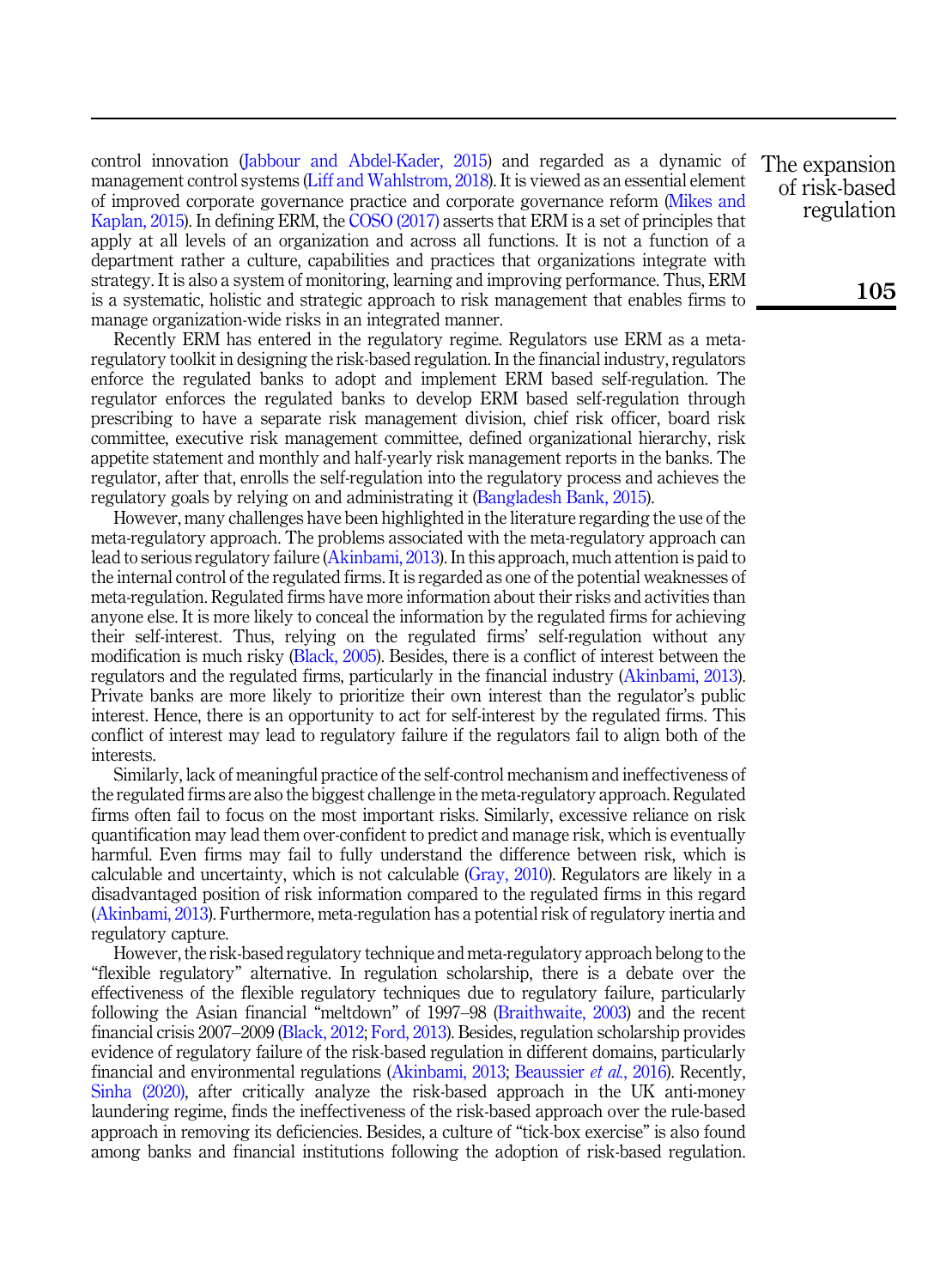Therefore, risk-based regulation comes with its own risks. It may result in a false sense of security [\(van der Heijden, 2019\)](#page-16-5).

Despite this, the relevance of flexible regulatory alternatives still survives over the "prescriptive" regulation, precisely the risk-based regulation. Regulator remains committed to developing and using risk-based approaches ([Akinbami, 2013](#page-14-7); [Beaussier](#page-14-1) et al., 2016). It can improve efficiency, effectiveness and transparency [\(Molfetas and Grava, 2020\)](#page-15-16). The riskbased approach is one of the policy recommendations of an expert group to create an accommodative framework for technology-enabled financial services in the EU. It is also much favored to the World Bank group in policy reforms to different countries [\(Molfetas and](#page-15-16) [Grava, 2020\)](#page-15-16). Consequently, the risk regulation is institutionalized ([Knol-Kauffman](#page-15-5) et al., [2021\)](#page-15-5). It is also considered as one of the most promising trends in regulation over the last century and thought that it would be the central proposition to addressing the key future global challenges arising from climate change, global warming and evolving disruptive technologies [\(van der Heijden and Hodge, 2021](#page-16-6)).

Moreover, much attention is paid to the normative rationales for risk-based regulation, less attention is paid to explore empirically the likelihood of regulatory failure of a new choice of risk-based regulation, particularly when using an emerging regulatory innovation i.e. ERM as a meta-regulatory toolkit in achieving the risk-based regulatory aims. Moreover, the use of ERM as a meta-regulatory toolkit is yet to arrive at its maturity in risk-based regulation. Therefore, this research is embarked on this study.

#### <span id="page-3-0"></span>3. Research methods

This study is motivated by the recent regulatory reform in the banking sector of Bangladesh, an emerging economy in the Asian region. The Bangladesh Bank (BB), the central bank of Bangladesh, has made a strategic shift in its supervision and regulation through shifting from the "compliance-based" regulation to the "risk-based" regulation ([Bangladesh Bank,](#page-14-9) [2015\)](#page-14-9). The ERM has gained considerable attention to the central bank to use as a metaregulatory toolkit in designing the risk-based regulatory framework. To explore the implementation challenge of ERM based self-regulation among the regulated banks under the meta-regulatory approach, this study, therefore, adopted the interpretive philosophy to describe, understand and interpret the actors' meanings [\(Baker and Bettner, 1997\)](#page-14-10). Here, it is assumed that reality is constructed socially [\(Berger and Luckmann, 1966\)](#page-14-11). There is no objective reality, and the world is just the creation of human minds. The qualitative methodology dominates in this paradigm to comprehend rather than generalize the reality. This study, therefore, employed a qualitative study to investigate the phenomena at field level.

Data were collectedmainly through semi-structuredinterviews. A total of 35 interviews were conducted during the period from April to August 2017, where 30 interviews were conducted with the Head of the risk management division (RMD) of 30 regulated banks. The remaining five interviews were taken with the risk management personnel of the central bank. The Head of the RMDs had an average of 10 years' experience in the risk management area with various designations in banks ranging from Vice President, Executive Vice President, Senior Vice president, First Vice President, Deputy General Manager. Besides, the designation of the central bank's staff was JointDirector, who also experienced an average of 10 years in risk management policymaking. Details of the interviewees are provided in [Appendix](#page-17-0).

In addition to qualitative interview data, secondary data also gathered from annual reports of the BB; risk management circulars; monthly, half-yearly and annual risk reports, publication of the development partners based on sectoral assessment; banking laws and regulations; published articles on the banking sector of the country and the newspaper. This secondary data helped to triangulate the interview evidence.

**AIEB** 6,1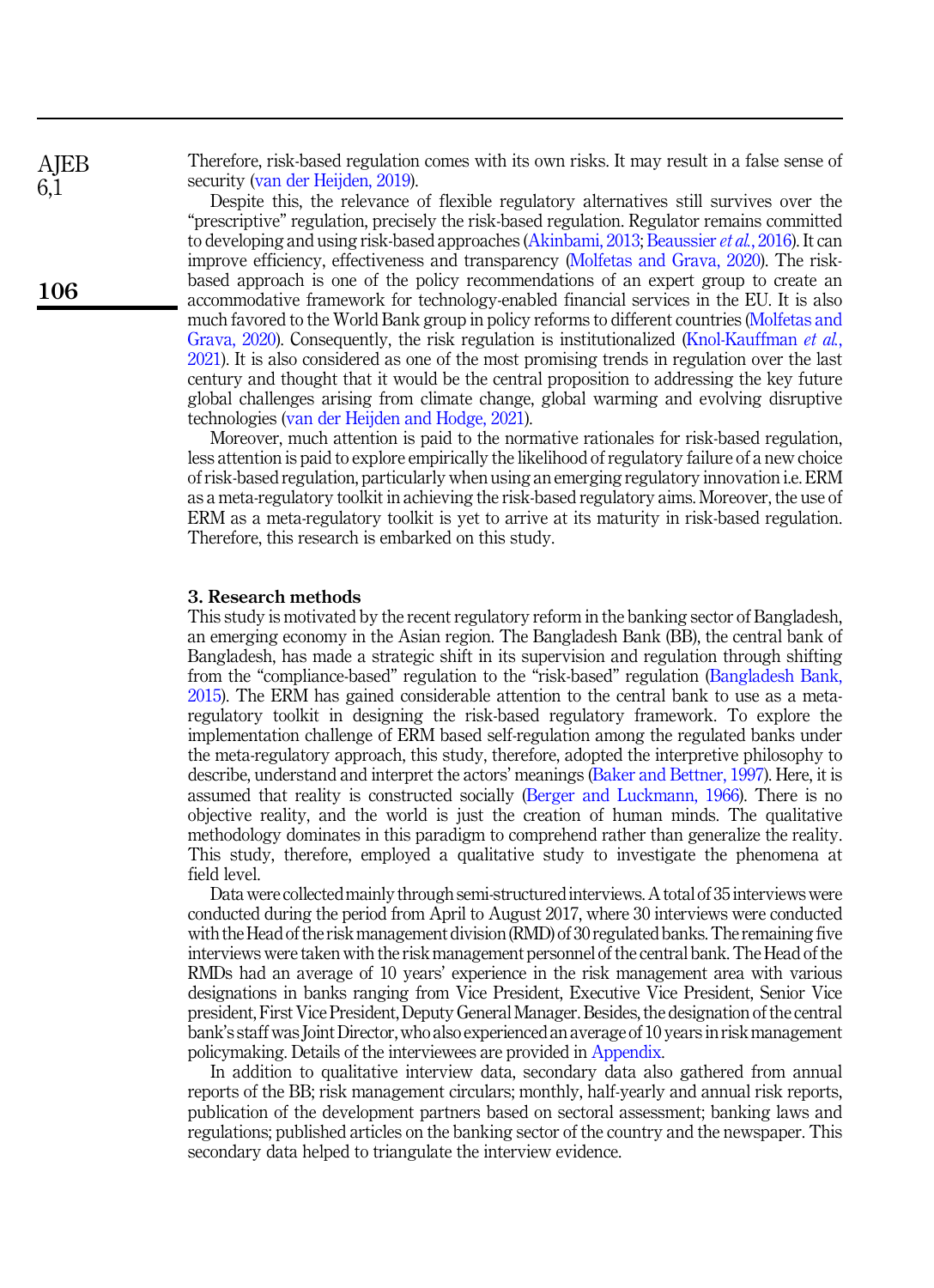All the interviews were recorded with due permission of the interviewees that ensured the data validity and reliability. Four systematic steps were followed for analyzing the qualitative data. This included: data familiarization and management, data reduction and initial code development, initial code organization and primary theme development and theme refinement and data set preparation. At the first step, the recorded data were transcribed verbatim that helped to get much familiar with the nature and depth of the data. A pseudo-code was used while analyzing the data to ensure the anonymity of theinterviewees. For example, data collected from regulated banks was labeled as "SB" and from the regulator was marked as "RG".

The "Thematic Approach (TA)" was followed in the second step for coding the raw data using the Nvivo 11 software that provided a rich and detailed account of the interview data ([Braun and Clarke, 2006](#page-15-17)). After completing the coding of all the transcripts, the repetitive code was combined in a suitable theme using the NVivo in the third step. Then, the initial themes were developed following the codes. At the final stage, the initial themes were refined into a manageable size after reviewing it several times, and the refined themes were used to develop a data set to demonstrate the practical challenges for meaningful use of ERM-based selfregulation among the regulated banks.

## <span id="page-4-0"></span>4. The practical challenges for meaningful use of ERM based self-regulation

A range of challenges has been unearthed that obstruct the effective practice of ERM-based self-regulation in the regulated banks. However, the challenges have been classified broadly into two parts considering the sources, namely, peripheral challenges arising from the external environment and internal challenges arising from the internal environment of the banks.

#### 4.1 Peripheral challenges

At the outset, the political influence is marked as one of the most significant challenges for the effective implementation of ERM in the banks. One interviewee stated that the banking industry is politically connected in the economy. Therefore, political influence is the biggest challenge for the effective functioning of the ERM. He quoted:

Political forces are a strong coercive force for providing a loan. No policy guidelines are followed in case of guided loan which provided under political influence. There is no scope of risk management in that case. Even you will not get time for risk assessment. This is the main reason for the failure of risk management. (SB-21)

Similarly, the influence of the large borrowers in sanctioning loan is also identified as a significant challenge for effective ERM practice. One interviewee stated:

If I do not provide any loan to the large borrowers in the country, then my bank will shut down [indicating the power and influence of the large borrowers in the industry]. The economy will shut down. Because our industry is growing in this way! (SB-20)

Also, the interviewees made responsible the BB, the central bank, itself as a challenge for effective ERM practice in the industry. They showed concerns about the regulatory role of the BB. One interviewee cited:

The regulator is one of the factors of risk management failure. The regulator conducted the audit several times in the branch where the fraud occurred. They took advantages. There was bleeding in the banking sector, and the regulator knew that. I do not know! why not they [BB] take timely action. (SB-16)

However, the political pressure is made responsible in the banking sector for which the BB could not perform its regulatory duties independently. One interviewee stated: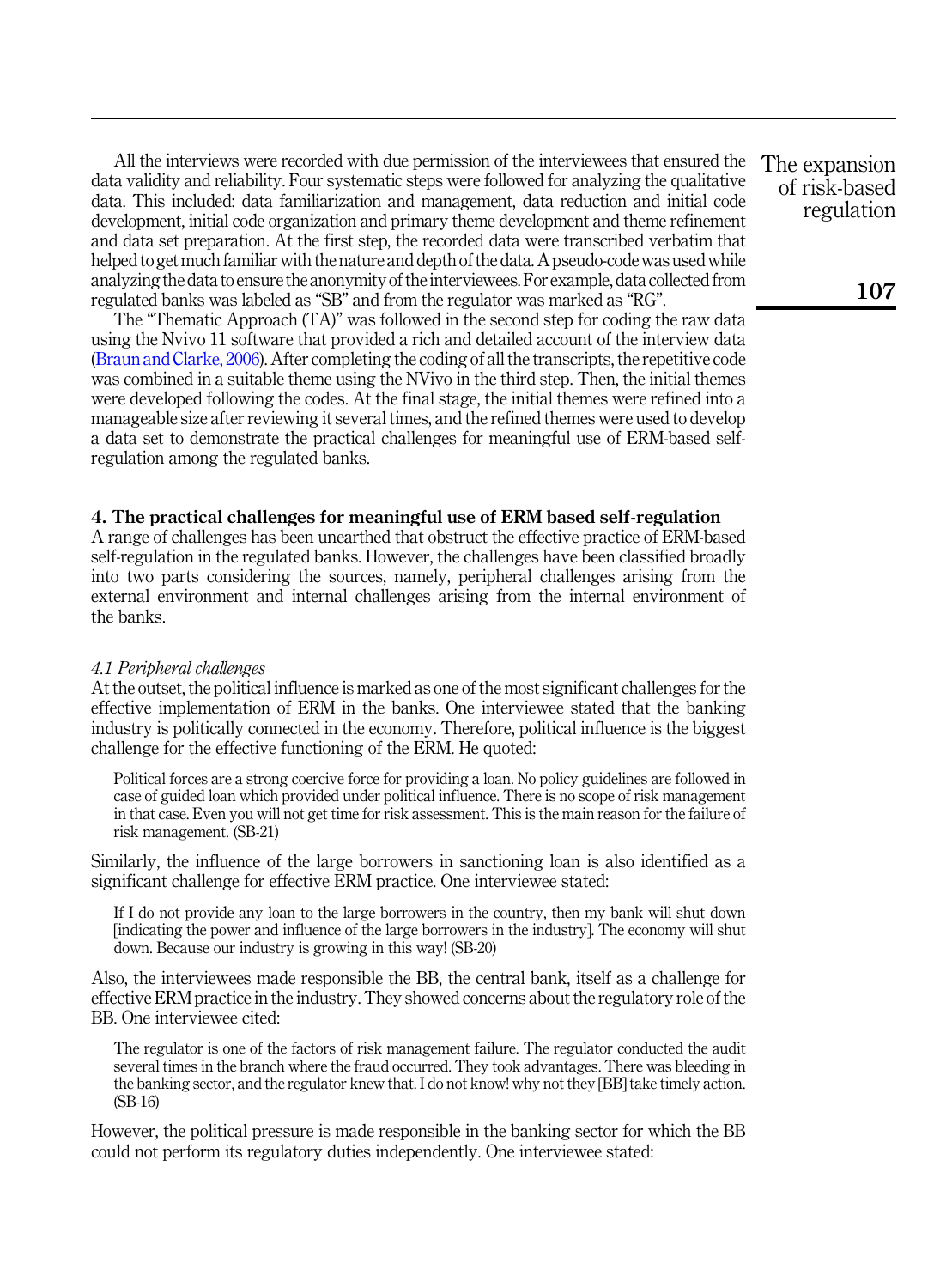| <b>AJEB</b><br>6,1 | They [BB] are influenced by powerful businessmen, musclemen, the business community and<br>politicians. They [BB] ultimately compromise in their regulation. There is a lack of professionalism in<br>the behaviour of the BB. (SB-17)                                                                                                                                                                                                                                                                                                                                                                                                                                                                                                                                                                                                                                                                                                                                                                  |
|--------------------|---------------------------------------------------------------------------------------------------------------------------------------------------------------------------------------------------------------------------------------------------------------------------------------------------------------------------------------------------------------------------------------------------------------------------------------------------------------------------------------------------------------------------------------------------------------------------------------------------------------------------------------------------------------------------------------------------------------------------------------------------------------------------------------------------------------------------------------------------------------------------------------------------------------------------------------------------------------------------------------------------------|
| 108                | The interviewees also stated that the BB acts as a government-owned bank to serve the<br>interest of the government rather than the depositors. Besides, one of the interviewees<br>marked BB's double standard role in the supervision of commercial banks and the state-<br>owned banks and sometimes provided regulatory forbearance. He mentioned:                                                                                                                                                                                                                                                                                                                                                                                                                                                                                                                                                                                                                                                  |
|                    | Here, Bangladesh Bank acts as a regulator of the commercial banks only. Does it play an equal role<br>for all banks in supervision and regulation [indicated to the government banks]? (SB-24)                                                                                                                                                                                                                                                                                                                                                                                                                                                                                                                                                                                                                                                                                                                                                                                                          |
|                    | Similarly, the World Bank showed its concern regarding effective regulation and supervision<br>of the BB due to lack of enforcement and independence. It quoted in its report:                                                                                                                                                                                                                                                                                                                                                                                                                                                                                                                                                                                                                                                                                                                                                                                                                          |
|                    | Banking regulation and supervision have not been effective due to a lack of enforcement and limited<br>BB's independence. (Hussain et al., 2019, p. 6)                                                                                                                                                                                                                                                                                                                                                                                                                                                                                                                                                                                                                                                                                                                                                                                                                                                  |
|                    | Besides, the interviewees emphasized the change of the socio-cultural value of the industry<br>people as another challenge for effective ERM practice. They indicated the default culture,<br>managed culture, name lending culture and wilful default culture of the industry, which are<br>growing over the years. One interviewee said:                                                                                                                                                                                                                                                                                                                                                                                                                                                                                                                                                                                                                                                              |
|                    | Default culture is growing in the industry. It hampers our business a lot. With this default culture in<br>the industry, borrowers do not come forward willingly for repayment of the loan. For example, the<br>garments industry is our largest industry in the economy, highest foreign income earners. A lion<br>share of the loan has been concentrated in the garments sector. You see! The garments owners are<br>doing their business well, but they do not pay back the loan to the bank. (SB-9)                                                                                                                                                                                                                                                                                                                                                                                                                                                                                                |
|                    | Another interviewee added that the tendency to be a wilful defaulter is growing among the<br>borrowers due to the industry's continuous growth of default culture. It is also a major issue<br>in risk management.<br>Afterward, some inherent limitations of the banking industry are highlighted by several<br>interviewees that also cast challenge for effective ERM practice in the banks, for example, the<br>prevailing loan concentration in a sector and the recurring funding to the large borrowers<br>despite loan default. One interviewee narrated this fact in the following ways:                                                                                                                                                                                                                                                                                                                                                                                                       |
|                    | There are some inherent difficulties in the industry. It is not possible to overcome overnight through<br>any kind of policy. For example, $[]$ the highest loan concentration is in the "Dhaka" division and in<br>the garments industry. It is not possible to minimize this concentration overnight. Next to say that<br>most of the credit risk is concentrated among the top twenty borrowers. We need to provide a loan to<br>them despite of their default. (SB-26).                                                                                                                                                                                                                                                                                                                                                                                                                                                                                                                             |
|                    | Besides, unhealthy competition is marked in the industry due to the increasing number of<br>banks. One interviewee said that it destroys the level playing in the industry and an effective<br>ERM practice becomes difficult for this reason.<br>Similarly, several interviewees specified the country's judicial system as another<br>important challenge for effective ERM practice. For example, they mentioned the provision of<br>"writ petition" and the "stay order" system of the laws. One of them added that if any bank<br>files any lawsuit in the Court against recovery of loan from the collateral, the borrower also<br>applies a writ petition against the lawsuit and takes a stay order from the Court until vacant<br>the lawsuit. Consequently, it becomes a lengthy process to recover the loan after the lawsuit<br>and the stay order. In addition, another interviewee pointed out the coordination issue<br>between the law and the risk management guideline. He described: |
|                    | There is a lack of coordination among the laws and risk management guidelines of the country. It is<br>mentioned in the risk management guideline that banks should collect environmental clearance                                                                                                                                                                                                                                                                                                                                                                                                                                                                                                                                                                                                                                                                                                                                                                                                     |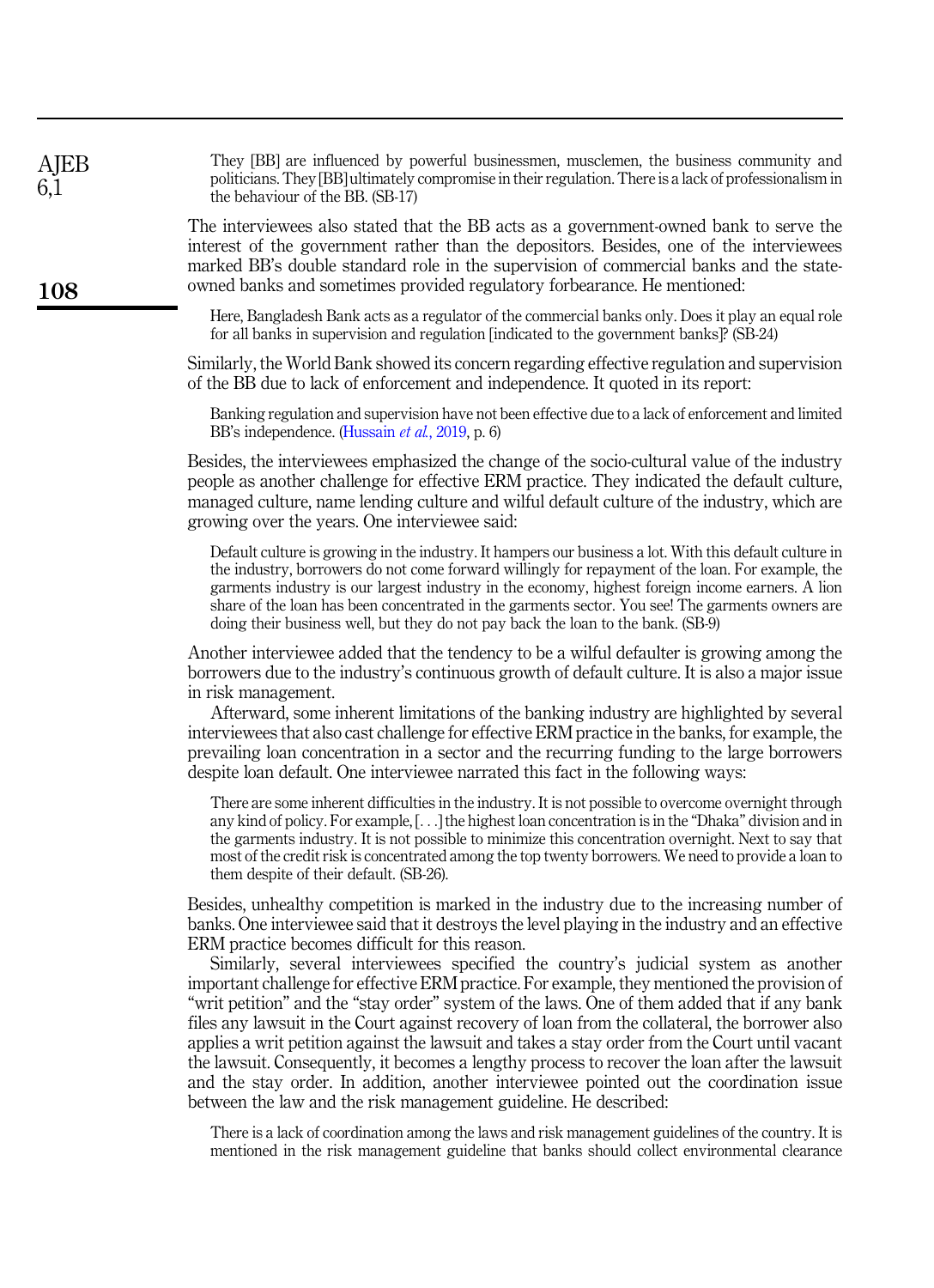certificate before any investment decision. If we want to collect that certificate according to "Environmental Conservation Act 1997", sometimes the project would be impracticable to finance. So, coordination is needed between the law and the guidelines considering the practical reality. (SB-5)

Likewise, interviewees highlighted a number of challenges arising from the regulatory prescription, which also act as a barrier for effective ERM practice in the banks. One interviewee cited:

We are in a very tight situation compare to the international standards. As per international standard, the rate of risk-based capital is 10.5%, whereas our requirement is 12.5%. So, an increase of 2% over the five years in our industry is a challenge. It should be reviewed. (SB-3)

Similarly, several interviewees showed their worry regarding the lack of guideline for the preparation of the risk appetite statement and setting the trigger point for management action, including the size and volume of the risk management guideline. One of them also marked the redundancy of the Basel Unit in risk management guideline.

After that, the weak role of the capital market is also brought to the attention as a challenge of real ERM practice. Several interviewees mentioned that they do not get any motivation from the capital market for effective implementation of ERM due to weak form of efficiency. Besides, the capital market rule and regulation are not congenial for risk management practice, another interviewee added. For example, one interviewee mentioned the rule of 10% minimum dividend for a company to remain in the "A" category in the capital market. The dividend policy of a company should not regulate by the regulator, he added.

Likewise, the concern is shown regarding the role of the external auditor and the reliability of their audited balance sheet. One interviewee quoted:

The chartered accountant group [auditors] has to take responsibility for the failure of the industry as like a banker. They have to take the liability. They provide audit reports after doing an audit of the clients. But sometimes, they do not provide the real report. It is not possible on my part to go at the end of the client. I need to depend on the audited balance sheet. The reliability of the balance sheet is a big question. (SB-13)

One interviewee from the regulator also raised concerns regarding the audited financial statements and shared his bitter experience about the fabricated audited account.

Finally, several interviewees highlighted the conflict of interest in the credit rating process and showed concern about the accountability of the credit rating companies. One interviewee explained how a credit rating report helps a bank to reduce the risk weight of an asset and minimum capital requirement. He said that the risk weight of an asset would be 20% if the credit rating report is good; consequently, the required minimum capital will be Tk 2.5 (12.5%). However, the risk weight of the same asset without any credit rating report would be 125%, and the required minimum capital will be Tk 15.63. Therefore, the concern is shown regarding the use of the credit rating report because banks appoint credit rating companies. Therefore, a conflict of interest arises in this process. Besides, several interviewees were also worried about the independence and accountability of the credit rating companies. One interviewee quoted:

If a company's credit rating is "A", it indicates a good rating, and it helps reduce the risk weight and the capital requirement. But it is not sure how much justified that rating. Banks actually dominate the credit rating company to provide a credit rating report of their clients. So, it is a matter of the question of their accountability. (SB-09)

#### 4.2 Internal challenges

The interview data reflected diverse internal challenges for effective implementation of ERM within the banks arising from governance, management, divisional and operational levels.

All the interviewees admitted that ERM is a top-down approach, and the board of governance plays a vital role in implementing ERM-based self-regulation within the banks.

The expansion of risk-based regulation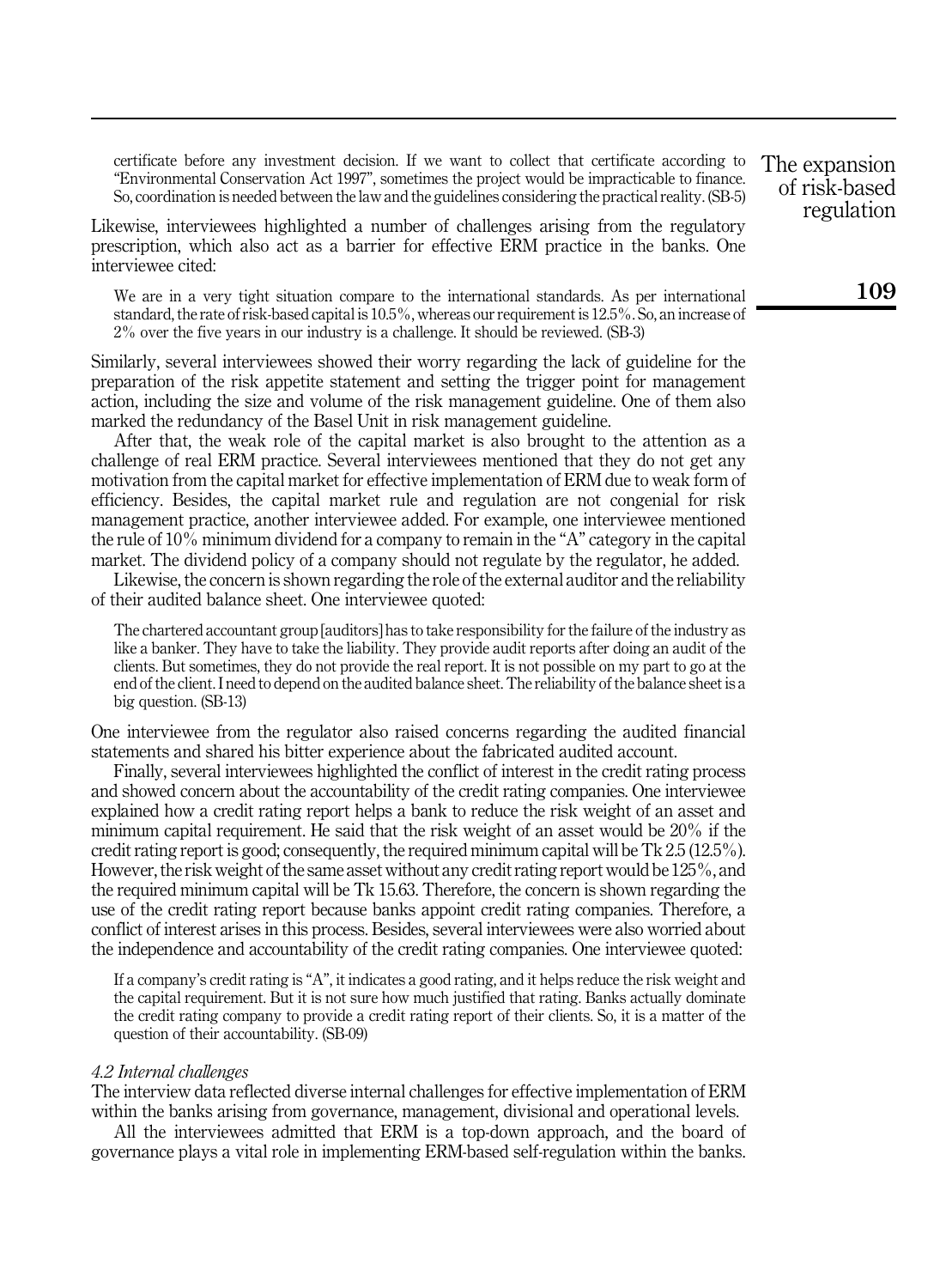| AJEB<br>6,1 | The board should set the tone of the risk culture that will prevail throughout the bank, one<br>interviewee added. However, the interviewees highlighted several issues at the board level,<br>which act as a significant barrier for effective practice of ERM based self-regulation in<br>the banks.<br>At the start, the lack of awareness of the board members about the ERM practice is noticed.<br>The board members are not much aware of the ERM practice. Even their intention is not clear.<br>Besides, board members do not pay due attention to the ERM. One interviewee cited:                                                                                 |
|-------------|-----------------------------------------------------------------------------------------------------------------------------------------------------------------------------------------------------------------------------------------------------------------------------------------------------------------------------------------------------------------------------------------------------------------------------------------------------------------------------------------------------------------------------------------------------------------------------------------------------------------------------------------------------------------------------|
| <b>110</b>  | There is a problem of awareness among the board members and the top management. They think the<br>risk management division has no responsibility. They do not pay attention. They believe that risk<br>management does not add any value. (SB-19)                                                                                                                                                                                                                                                                                                                                                                                                                           |
|             | One interviewee said that board members believe that risk management is an expense. It does<br>not create any value. They are always motivated by profit. He quoted:                                                                                                                                                                                                                                                                                                                                                                                                                                                                                                        |
|             | Risk management is supposed to oversee by the board. The board should pay due attention to the<br>risk management organogram. But they think it is a compliance cost. It is an expense. They pay<br>much attention to the profit. (SB-10)                                                                                                                                                                                                                                                                                                                                                                                                                                   |
|             | Later, the issue of risk management expertise is pointed out in the board composition. One<br>interviewee said that risk management is a complex area in banks, but there is a lack of<br>expertise among the board members. As a result, a guidance gap arises between the board<br>and the management. He mentioned:                                                                                                                                                                                                                                                                                                                                                      |
|             | I believe corporate governance is very important for risk management. The composition of the board<br>is a matter. Most of the board members in our banking industry are businessmen. They do not have<br>expert knowledge in risk management. Retired MD/CEO of various banks could represent on board<br>as an independent director as an expert. You will see, the quality of the board will increase to a large<br>extent. (SB-22)                                                                                                                                                                                                                                      |
|             | Another interviewee said:                                                                                                                                                                                                                                                                                                                                                                                                                                                                                                                                                                                                                                                   |
|             | The composition of the board in our country is a big challenge $[\ldots]$ what is happening that we<br>[management] need to guide our board. We need to educate our board. Hence, there is a guidance gap<br>between the board and the management. As a result, we are not guided properly. (SB-16).                                                                                                                                                                                                                                                                                                                                                                        |
|             | Likewise, another interviewee stated that the board members sometimes are not interested in<br>educating themselves in risk management practice. The age of the board members, social<br>position and pre-occupation do not support them to get educated in this complex issue,<br>he added.                                                                                                                                                                                                                                                                                                                                                                                |
|             | On the other hand, top management is another significant part of the ERM process.<br>However, the interviewees stressed several concerns at the top management level.<br>Several interviewees specified that the banking industry becomes a target-oriented<br>industry. Boards always set an ambitious and unrealistic budget for the management. They<br>are always guided by profit. This unrealistic and overambitious budget for the management<br>acts as a barrier to effective ERM practice in the banks. The MD (Managing Director)/CEO<br>(Chief Executive Officer) is less powerful in banks to bargain with this unrealistic target. One<br>interviewee stated: |
|             | The MD/CEO has an unrealistic target. He has to meet the target. If you want to make sure the real<br>practice of risk management in banks, then you may not get the business/profit. This is the reality.<br>An effective risk management approach does not permit an aggressive budget. (SB-28)                                                                                                                                                                                                                                                                                                                                                                           |
|             | Likewise, interviewees highlighted the tenure of the MDs/CEOs as another vital aspect of<br>effective ERM practice. The tenure of the MDs/CEOs is three years subject to renewal as per<br>the board's intention until the age of 65. As a result, the CEOs/MDs do not want to risk of his<br>performance in the short term. One interviewee cited:                                                                                                                                                                                                                                                                                                                         |
|             |                                                                                                                                                                                                                                                                                                                                                                                                                                                                                                                                                                                                                                                                             |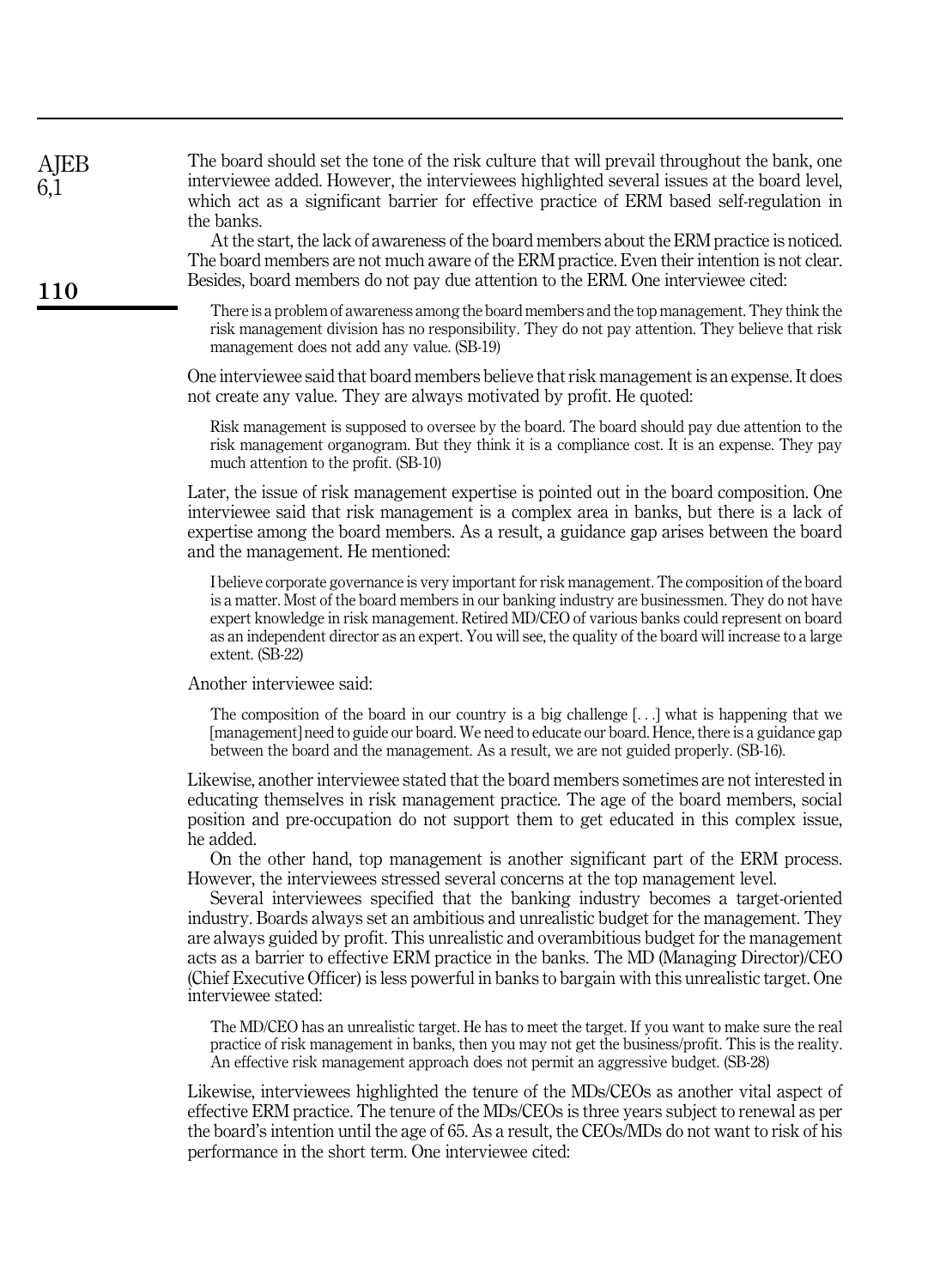It is one kind of criticism that top management (CEO/MD) comes for three years. What will be his plan for three years? What will be his target? A new MD never takes the responsibility of his predecessor. He must keep happy the board. He must keep happy the shareholders. (SB-6)

Another interviewee added that there is no agency cost between the management and the board. The master-servant relationship prevails in the banks. MDs/CEOs always follow the board. He quoted:

You know! Management and board are different from each other. But here in the banking sector, board and management are mixed together. There is no agency cost. The board interferes in the management function, and the management always follows the board. (SB-7)

Similarly, several challenges are marked at the divisional level, i.e. at the risk management division (RMD), which also act as a barrier for effective ERM practice.

The interviewees spotted the conflict of interest and the role ambiguity in the role of the Chief Risk Officers (CROs). Regulator has prescribed to appoint the CROs from the position of Deputy Managing Director (DMD)/Additional Managing Director (AMD) level. The interviewees said that the DMD/AMD is a very top position in a bank. He/she has a separate portfolio of business and has to earn profit. Conflict of interest will arise if he holds the position of the CRO and at the same time looks after his business portfolio. Being a portfolio manager, a DMD/AMD cannot act independently as a CRO. One interviewee stated:

The role and position of CRO in our banking industry is conflicting. He is doing business as well as acting as a CRO of RMD. If you involve any CRO from the DMD level, he will forget everything about risk management. (SB-30)

Another interviewee added:

DMD is a quasi-MD. He has to take care of his portfolio. If you see the true picture, no bank can appoint an independent CRO from DMD/AMD position. (SB-5)

Besides, one interviewee highlighted the role ambiguity of the CRO as no detailed guidance is provided in the regulation. He stated:

The role and function of the CRO are yet to define. Just a policy guideline and hierarchy are given in a circular. A CRO designation is just given in the circular, but it is yet to define his role and responsibilities, his authority and reporting style. (SB-17).

Then, the interviewees questioned the independence of the RMD because DMD/AMD works under the MD in a bank. The promotion of a DMD/AMD, their salary increment, incentive bonus and retrenchment depend on the CEO/MD. As a result, CROs (DMD/AMD) do not take the risk of conflict with the CEO/MD. One interviewee stated:

There is no independence of the risk management division (RMD). We [RMD] need to depend on MD. Job promotion, increment, retrenchment etc., depend on the MD. (SB-25)

Likewise, another interviewee highlighted the concern about the job security of the CRO to act independently. He mentioned:

Job security is essential for CRO as like MD. Without the intervention of BB, Board has no power to sack the MD up to a certain period. But this kind of job security is not applicable for CRO. There should have specific policy guideline for CRO appointment and dismissal. (SB-24)

Later, the interviewees underlined the concern of empowerment and authority of the RMD in the real practice. One interviewee stated:

You know! Risk management is now a separate division, and it will not be under the control of MD. The CRO will be the chief of this division. But it is not possible in the context of Bangladesh. Because, in our system, MD is all in all in a bank. Everything should be gone through the MD. It is not possible

The expansion of risk-based regulation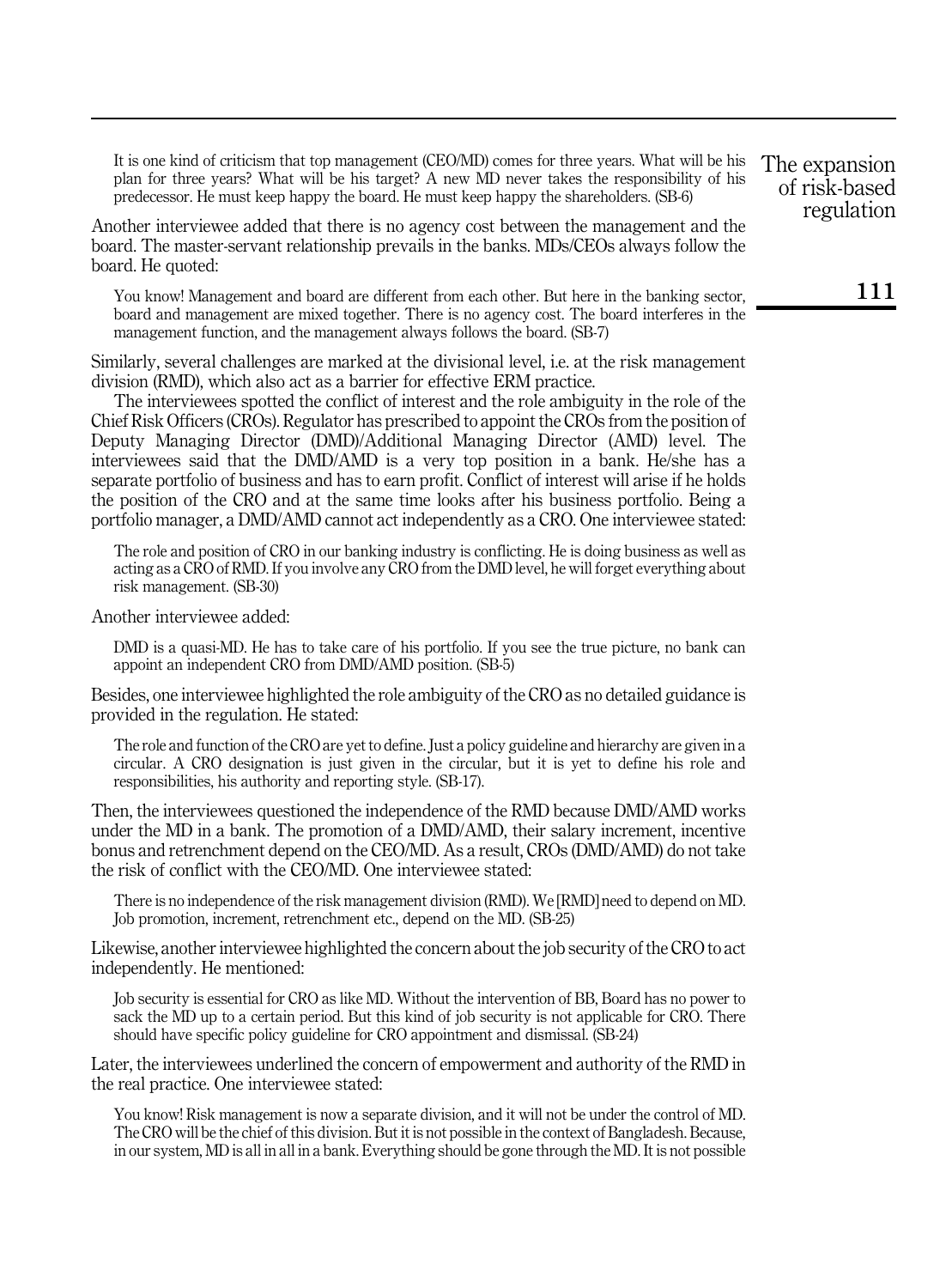| AJEB<br>6,1 | to report directly to the Board's Risk Management Committee bypassing the MD. It is very difficult to<br>do in practice. (SB-20)                                                                                                                                                                                                                                                                                                                                                                                 |
|-------------|------------------------------------------------------------------------------------------------------------------------------------------------------------------------------------------------------------------------------------------------------------------------------------------------------------------------------------------------------------------------------------------------------------------------------------------------------------------------------------------------------------------|
|             | The interviewees also added that the RMD has no decision-making power. Even the RMD is<br>not a member of the bank's final credit approval committee. One interviewee quoted:                                                                                                                                                                                                                                                                                                                                    |
| 112         | We have a default culture. We have to get rid of this culture. Bankers should give decision making<br>power. There is huge political pressure. We have found that the default rate is zero when the bankers<br>provide the loan. All of my driven loan (pressure comes from the top) is bad. (SB-19).                                                                                                                                                                                                            |
|             | Then, several interviewees pointed out the shortage of workforce in the RMDs as a challenge<br>to run the ERM function effectively and efficiently. Besides, there is an involvement of cost,<br>they added. One interviewee stated:                                                                                                                                                                                                                                                                             |
|             | In 8 desks, it requires at least 2/3 skilled people for every desk to work. We are working with only 8.<br>Board and management should pay proper importance to the organogram of the risk management<br>system. (SB-10)                                                                                                                                                                                                                                                                                         |
|             | Also, several interviewees stated that it is demotivational to work in RMD. As a reason, they<br>highlighted the ambiguity in career growth in the RMDs, lack of management's appreciation<br>and lack of KPI (key performance indicator). Besides, there is a high frequency to transfer of<br>staff from the RMD. Furthermore, bank people do not take risk management training<br>seriously. One interviewee stated:                                                                                          |
|             | There is no indicator in KPI for risk management issue. That should be. Even people are not<br>interested in taking the post of CRO in the banks. (SB-28)                                                                                                                                                                                                                                                                                                                                                        |
|             | On the other hand, a range of challenges is highlighted at the operational level that also works<br>as a barrier for effective use of ERM based self-regulation in the banks.<br>The interviewees acknowledged that there is a lack of IT automation in risk reporting<br>system in the banks, including a lack of suitable risk management software. They admitted<br>that the ERM is yet to be system based in the industry, and the data support system is yet to<br>be developed. One interviewee mentioned: |
|             | We are yet to develop the database to provide the required information to the Bangladesh Bank. We<br>need to provide almost 70 tables (together with large and small) in the half-yearly risk report. We<br>need to provide a comparison on a quarterly, half-yearly and yearly basis. We procure some data<br>from CBS (core banking software) and give some input manually. Sometimes, we do not get all the<br>required information from CBS. (SB-13)                                                         |
|             | Also, the interviewees showed concern regarding the data quality, reliability and timeliness<br>due to people dependency for preparing the risk reports rather than the system. One<br>interviewee quoted:                                                                                                                                                                                                                                                                                                       |
|             | Data authenticity and integrity are a problem in preparing the risk reports. The reality is that<br>sometimes we need to manipulate [indicating to manual arrangement] the data. (SB-19)                                                                                                                                                                                                                                                                                                                         |
|             | Similarly, another interviewee said:                                                                                                                                                                                                                                                                                                                                                                                                                                                                             |
|             | We [RMD] face a problem getting data. Besides, the reliability of the data is also a question. The data<br>support system is a challenge. We need to do work manually. We need to assemble the data set<br>manually. (SB-12)                                                                                                                                                                                                                                                                                     |
|             | The sectoral database is also a big challenge for ERM practice. The interviewees also indicated<br>the lack of a sectoral database to understand the demand and supply of a loan in any industry.<br>Bankers are taking the decision based on their experience, they added. One interviewee said:                                                                                                                                                                                                                |
|             | There is a demand for a loan in Bangladesh. But there is no database to assess the sectoral demand<br>and its segregation in Bangladesh (SB-13)                                                                                                                                                                                                                                                                                                                                                                  |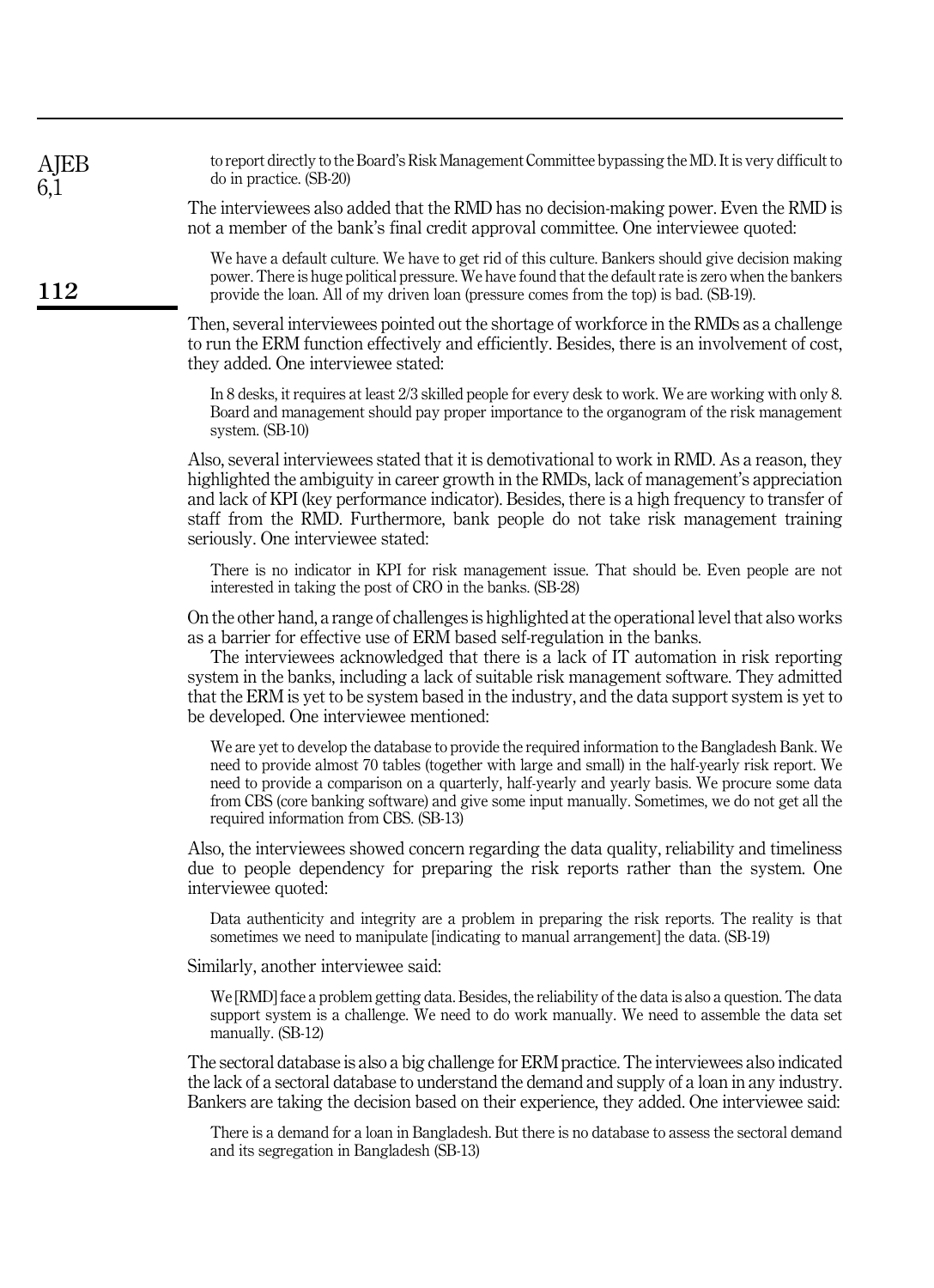Multidimensional skills are required to work in the RMD. Several interviewees stated that there is a shortage of skilled manpower in risk management in the banks. One interviewee said:

There are very few experts in the market to understand risk management. Risk management is an innovative process, need to deal with the future. It requires a very sharp and brilliant person with multidimensional expertise. Actually, there is a shortage of expert manpower in the market. (SB-18)

Likewise, several interviewees highlighted the lack of advanced and sophisticated tools and techniques for the identification and measurement of risks. Besides, there is a lack of a formal risk register. Therefore, risk people mainly depend on their internal policy guidelines and selfdeveloped tools and techniques, the interviewees added. One interviewee quoted:

We did not develop any sophisticated tool and technique to measure the risks. I am not sure about other banks. We follow our own policy guidelines, questionnaire, core risk management policy to measure the risks. We categories risk as low, medium and high based on our own measurement. (SB-26)

Further, some of the interviewees stressed inter-departmental conflict and ambiguity in risk ownership. One of the interviewees said that people from other departments sometimes criticize the people of the RMD if the risk people are doing well. He quoted:

[...] it requires developing a congenial cultural environment in banks. It will be a problem if I criticize someone who is doing good in a risk management job. It happens in banks. (SB-24).

Another interviewee stated that no one wants to take responsibility for the aroused risk. Besides, business people think RMD is the risk owner. He stated:

The risk management division is not the risk owner. The risk owner is the person who generates risk. But no one wants to take ownership of risk. (SB-16)

Additionally, the interviewees admitted the cost involvement for effective implementation of ERM. There is a resource constraint in the banks, particularly for newly entranced banks in the industry. One interviewee said:

The implementation of ERM has a huge cost. (SB-3)

After that, the banking ethics and morality are also highlighted by the interviewee. They stated that the ethics and morality of the bankers are now in question. They made responsible the ethical degradation of the bankers as a significant reason for the risk management failure. As an example, one interviewee mentioned:

[...] sometimes a banker sells a customer to me [bank] without notifying the default status of the customer. Bank considers him as a good customer. In this way, liability is shifting without knowing which is unethical. It is a bad practice to transfer bad portfolio without disclosing to other banks (SB-11).

Likewise, another interviewee stated:

It is not ethical to wash out the bad debt from the balance sheet of the banks by written-off the loans. It is public money. Bank is dealing with public money. (SB-26)

Finally, the interviewees admitted that the risk culture is yet to be developed in the industry, which is also a vital factor for the effective use of ERM. They said that the practice of ERM is still at a compliance level due to a regulatory requirement. It is in the developing stage; therefore, the risk culture is growing. One interviewee quoted:

Though it is mandatory to implement ERM, it is yet to implement in an organized way in Bangladesh's banking industry. Structural change happened, but we are still at compliance level due to regulatory pressure, I think! (SB-24).

The expansion of risk-based regulation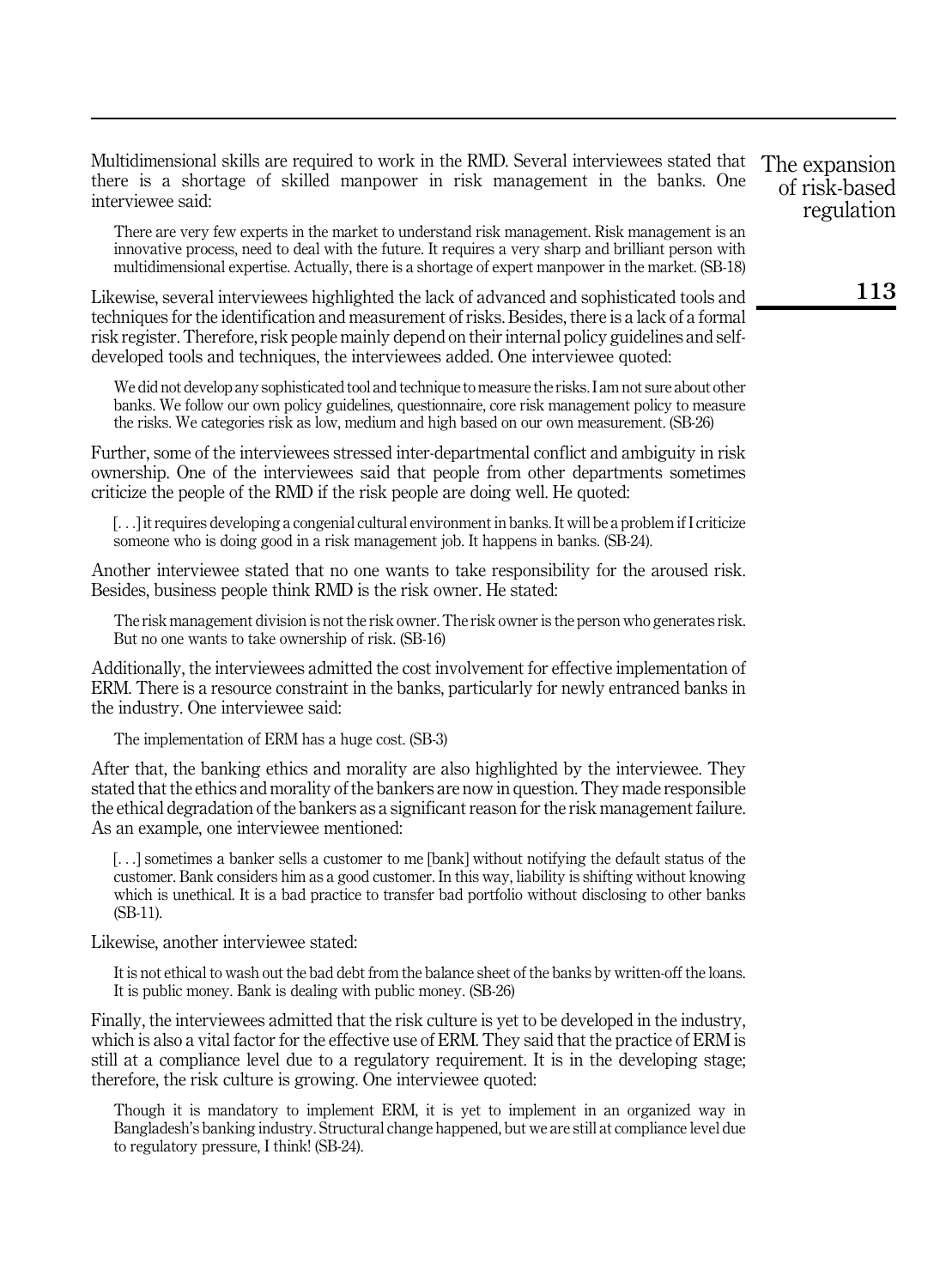**AIEB** 6,1

114

Another interviewee said:

Our risk culture is yet to grow in that sense. We are trying to comply with the regulations and guidelines of the Bangladesh bank. (SB-9)

#### <span id="page-11-0"></span>5. An evaluation of the risk of regulatory failure of risk-based regulation

Risk-based regulation is an evolving strategy in the regulatory regime, particularly in the financial sector. In this strategy, the meta-regulatory approach is much prevalent. Among diverse meta-regulatory toolkit, the ERM is used as a meta-regulatory toolkit in designing the risk-based regulation. However, the success of risk-based regulation depends on the effective implementation and use of the regulated firms' meta-regulatory toolkit because the metaregulatory approach is not unproblematic [\(Akinbami, 2013\)](#page-14-7). There is a risk of regulatory failure of the meta-regulatory approach and the risk-based regulation. Nevertheless, empirical evidence is limited to evaluate the likelihood of regulatory failure of risk-based regulation, particularly while using ERM as a meta-regulatory toolkit. As regulators depend on ERM based self-regulation of the regulated firms to achieve the risk-based regulatory aims under the meta-regulatory approach, the practical challenges for meaningful use of ERM based self-regulation support to evaluate the likelihood of the regulatory failure.

Evidence shows that the ERM-based self-regulation in the banks suffers from various challenges arising from peripheral and internal environments. The empirical challenges are summarized in [Table 1.](#page-12-0)

Although ERM is an internal phenomenon in the banks, it is significantly affected by the peripheral challenges. Evidence shows that the significant political influence, the weak supervisory role of the regulator, change of socio-culture value of industry people, inherent limitations of the industry, unfavorable legal environment, limitations of the regulatory prescriptions, weak role of the capital market and the external auditor, and the conflict of interest in credit rating process, including the lack of accountability of credit rating company are the most significant challenges arising from the peripheral environment. These external challenges substantially influence in meaningful use of ERM based self-regulation in the banks.

On the other hand, the ERM-based self-regulation is also exposed to the challenges arising from the banks' internal environment. Evidence shows that internal challenges exist at the governance level, top management level, divisional level i.e. at the RMD itself and the operational level. It is found that there is a lack of awareness and expertise among the board members. Besides, board composition is not diversified with professional experts. There is a guidance gap between the board and the management regarding the risk management practice. Besides, the banks' CEOs/MDs are appointed for a short-term period, and the extension of their service depends on boards. Consequently, they are less likely to take profitability risk in the short-term applying effective ERM practice. They are directed to achieve ambitious target set by the board. There is no agency cost between the board and the management.

Likewise, there is a conflict of interest and role ambiguity for CROs. As a result, CROs cannot perform risk management functions independently. Besides, frequent transfer of employees and demotivational factors also exist at the RMD level. Furthermore, there is a lack of data availability, data authenticity, data integrity and timeliness at the operational level. The lack of risk management software in preparing the risk reports and the lack of data support system and data warehouse are also the most significant challenge at the operational level to ensure the effective practice of ERM. Besides, unavailability of sectoral databased, shortage of risk professional and skilled workforce, absence of advanced tools and techniques, absence of risk register, interdepartmental conflict, ambiguity in risk ownership, including lack of ethics and morality are also a major barrier for true internalization of ERM based self-regulation in the banks.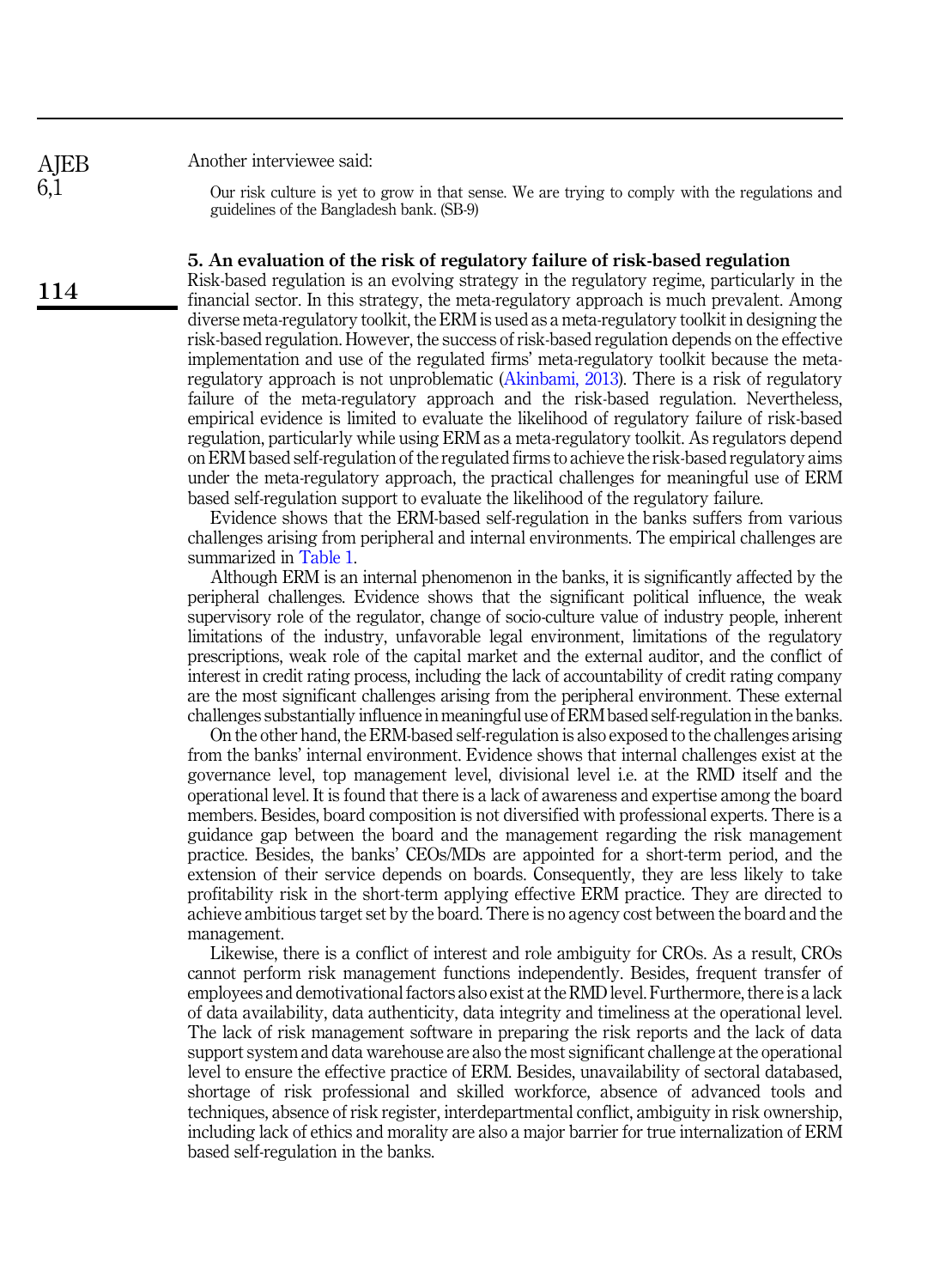<span id="page-12-0"></span>

| challenges<br>Source of                                                                                          | Area of challenges                                                                        | Nature                                                                                                                                                                                                                                                                                                                                                                                                                            |
|------------------------------------------------------------------------------------------------------------------|-------------------------------------------------------------------------------------------|-----------------------------------------------------------------------------------------------------------------------------------------------------------------------------------------------------------------------------------------------------------------------------------------------------------------------------------------------------------------------------------------------------------------------------------|
| environment<br>Peripheral                                                                                        | Significant political influence<br>Weak supervisory role of the central bank (BB)         | Not independent; influenced by government and political person; weak regulation for state-owned<br>banks; provide regulatory forbearance under political pressure; act on behalf of the government<br>Political connection; influence of large borrowers, musclemen and powerful borrowers                                                                                                                                        |
|                                                                                                                  | Inherent limitations of the country's banking industry<br>Change of socio-cultural values | Loan concentration (geographically and industry-wise); lending to top twenty borrowers despite<br>Growing managed culture, wilful default culture, name lending culture<br>rather depositors; resource limitation                                                                                                                                                                                                                 |
|                                                                                                                  | Unfavorable legal environment                                                             | Weakness of judiciary system regarding collateral management; writ petition; stay order;<br>their default; unhealthy competition due to increasing number of banks in the economy                                                                                                                                                                                                                                                 |
|                                                                                                                  | Limitations in regulatory prescription                                                    | Rate of minimum capital requirement; lack of guideline for risk appetite statement, management<br>action trigger; overlapping of Basel unit with the RMD; vast risk management guidelines<br>contradiction among the concerned laws and risk management guideline                                                                                                                                                                 |
|                                                                                                                  | Weak role of the capital market                                                           | Weak form of efficiency; no response from capital market; dividend regulation (minimum dividend<br>payment rule)                                                                                                                                                                                                                                                                                                                  |
|                                                                                                                  | Conflict of interest in credit rating process and lack<br>Weak role of the auditors       | Concerns about the reliability of audited balance sheet; window-dressed/ fabricated balance sheet;<br>Conflict of interest due to use of credit rating report and appointment; question of accountability<br>question about the role of the auditor                                                                                                                                                                               |
| environment<br>Internal                                                                                          | accountability of credit rating companies<br>Governance level                             | Lack of awareness; consider as expense and non-value-added practice; lack of expertise in board<br>composition; not interest to be educated in risk management; guidance gap between board and<br>management; board influences in management activities                                                                                                                                                                           |
|                                                                                                                  | Top management level                                                                      | Target-oriented industry, unrealistic budget; led by target; no bargaining power by the CEOs/MDs;<br>depends on board; CEO focuses on short term project by overlooking risks and avoids performance<br>no agency cost; master-servant relationship; short tenure of the CEOsMIDs; extension of tenure<br>risk                                                                                                                    |
|                                                                                                                  | Divisional level (i.e. at the risk management division-<br>RMD)                           | empowerment; avoid conflict with MD/CEO; lack of job security; exist demotivational factors such<br>as no indicator in KPI regarding risk management, ambiguity in career growth, frequent transfer of<br>Ceremonial post of CRO; conflict of interest; role ambiguity; lack of independence and<br>employee in RMD, less appreciation and recognition                                                                            |
|                                                                                                                  | Operational level                                                                         | Lack of automation and data support system; lack of data quality, reliability and timeliness; lack of<br>register; Interdepartmental conflict and lack of integration between RMD and operations; ambiguity<br>in risk ownership; cost involvement; lack of ethics and morality among the bankers and growing<br>sectoral database; lack of skilled manpower; lack of advanced tools and techniques; lack of risk<br>risk culture |
| Table 1.<br>Practical challenges for<br>meaningful use of ERM<br>based self-regulation in<br>the regulated banks |                                                                                           | The expansion<br>of risk-based<br>regulation<br>115                                                                                                                                                                                                                                                                                                                                                                               |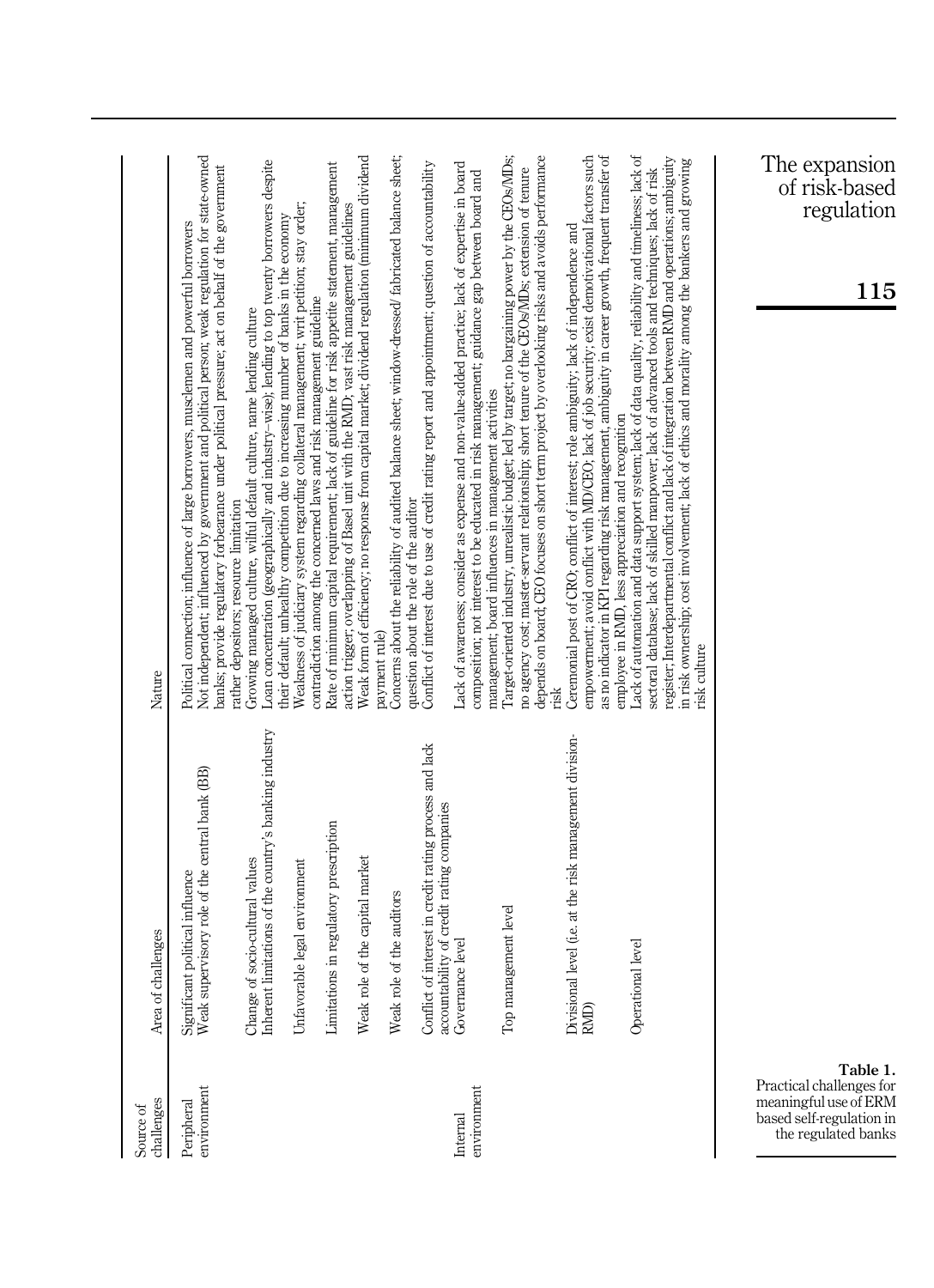**AIEB** 6,1

116

Thus, the problems associated with the effective use of ERM based self-regulation in the regulated firms may lead to regulatory failure of risk-based regulation. Inappropriate reliance on firms' ERM based self-regulation without assessing its efficacy may raise the risk of regulatory failure. In that case, risk-based regulation may provide a false sense of control to the regulators over the regulated firms.

With this evidence, this paper responds to the call for research for investigating the true practice of risk-based regulation beyond the normative prescription [\(van der Heijden, 2021\)](#page-16-4). In regulation scholarship, there is evidence of a regulatory failure of risk-based regulation. [Akinbami \(2013\)](#page-14-7) shows evidence of the regulatory failure of the use of meta-regulation under risk-based regulatory strategy in financial regulation. Likewise, [Beaussier](#page-14-1) et al. (2016) find the failure of risk-based policy instrument in health care domain in England. Besides, [Krieger](#page-15-19) [\(2013\)](#page-15-19) challenges the universality and uniformity of the application of risk-based governance comparing flood management in Germany and England. Moreover, in the UK's anti-money laundering regime, [Sinha \(2020\)](#page-16-3) finds a growing culture of "tick box exercise" amongst banks and financial institutions following the shift towards risk-based regulation. Taking a lesson from this literature, this study provides cautionary evidence, based on empirical research, before the failure of risk-based regulation while using ERM as a meta-regulatory toolkit in achieving the risk-based regulatory aims in financial regulation. However, the risk-based approach is a cost-effective framework for regulation. The value relevance of risk-based regulation is still growing among the regulators. The ERM has much potential to be a metaregulatory toolkit to achieve the risk-based regulatory aims.

#### <span id="page-13-0"></span>6. Conclusion

This paper has provided empirical evidence regarding the likelihood of regulatory failure of risk-based regulation and emerging regulatory strategy while using ERM as a metaregulatory toolkit. Based on interview analysis with risk managers and regulator, combined with secondary data, this study has explored the practical challenges of meaningful use of ERM based self-regulation in the regulated banks in the financial industry. These practical challenges help to assess the likelihood of the regulatory failure of risk-based regulation because regulators substantially rely on such ERM based self-regulation under a metaregulatory approach to regulate the regulated firms.

This study reflects that the practical challenges raise the question of true internalization of ERM based self-regulation in the regulated firms. If the regulator substantially depends on such self-regulation to regulate the industry under risk-based regulation without assessing its efficacy, in that case, there might have a risk of regulatory failure of this approach. As the input of risk-based regulation comes from the regulated firms, the lack of true internalization of ERM based self-regulation is likely to cast doubt about the regulatory failure of the metaregulatory approach. Therefore, this paper argues that ERM has the potential to use as a meta-regulatory toolkit in designing risk-based regulation to achieve the regulatory goals and to ensure legitimacy; however, much care should be taken for effective practice of ERM based self-regulation in the regulated firms before relying on them substantially. Otherwise, there might have a risk of regulatory failure of the most prominent regulatory philosophy in the financial sector and less likely to achieve the regulatory aims. Else, risk-based regulation would merely be a mechanism to search for regulatory legitimacy, as [Black \(2005\)](#page-14-6) noticed. Thus, the policy shift towards risk-based regulation and the use of ERM as a meta-regulatory toolkit demands careful use of this philosophy as there is a likelihood of regulatory failure.

This paper makes both empirical and policy contributions. Empirically, this research contributes to regulation and ERM scholarship. In line with the studies such as ([Rothstein](#page-16-2) et al.[, 2006;](#page-16-2) [Baldwin and Black, 2016](#page-14-12); [Beaussier](#page-14-1) et al., 2016) regarding the challenges of successful implementation of risk-based regulation in different domains, this study has also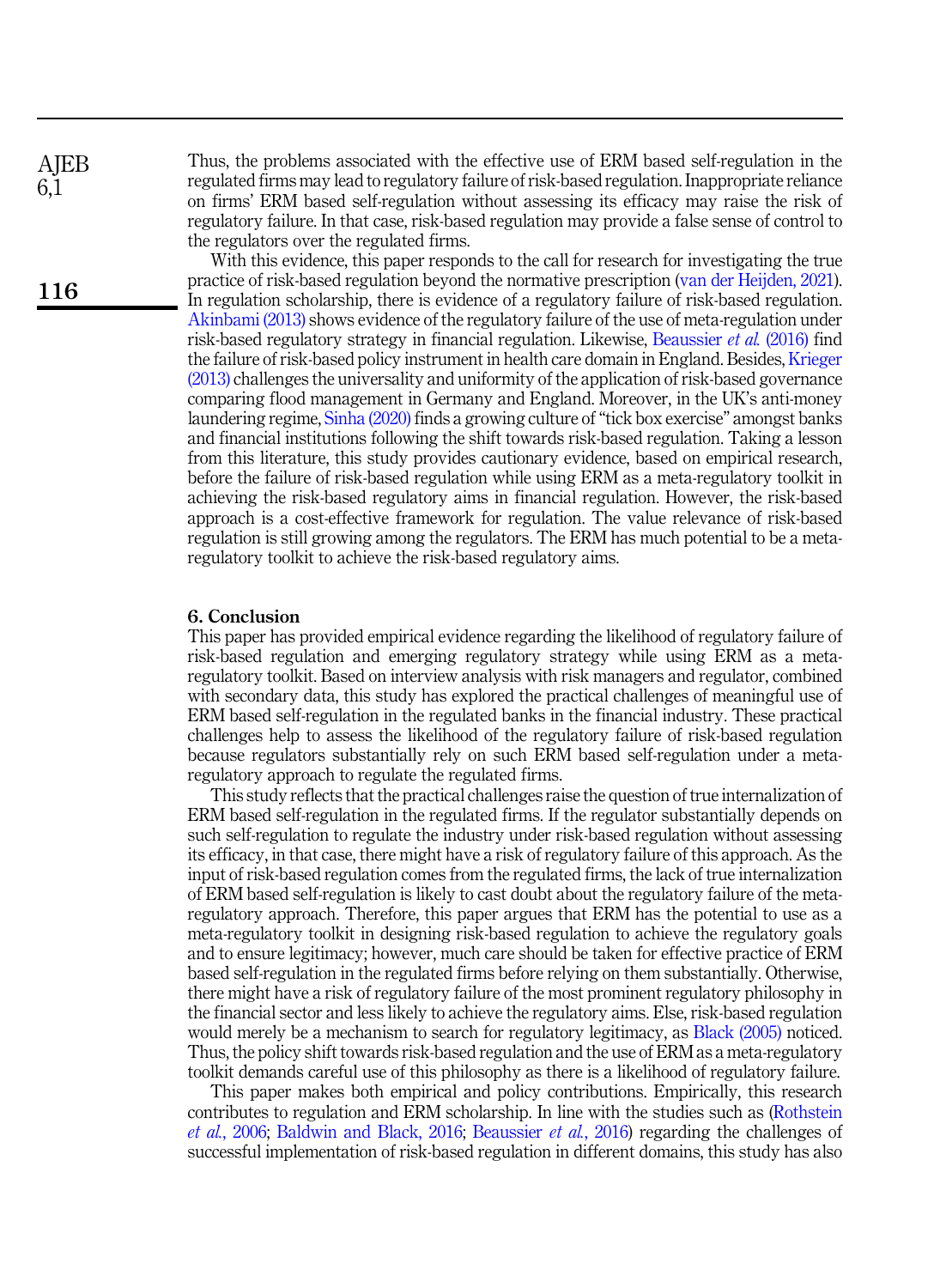questioned the success of risk-based regulation in the financial sector while using ERM. Besides, the evidence of practical challenge for effective use of ERM also enriches the ERM literature. The practical challenge may be considered a critical success factor of effective use of ERM in regulated firms, as identified in other studies such as Zhao et al. [\(2013\)](#page-16-7), [Fraser and](#page-15-20) [Simkins \(2016\)](#page-15-20) and [Oliveira](#page-15-21) *et al.* (2018).

This paper also has a policy contribution to the regulators to rethink the use of ERM as a meta-regulatory toolkit. Regulators may take necessary measures for effective use of ERM if they rely on ERM based self-regulation. In addition, the empirical evidence may also be useful to the regulators in other industries if they wish to use ERM as a meta toolkit. Moreover, the empirical evidence would help the regulated firms to take restorative measures for effective use of ERM based self-regulation for their own interest.

However, this research is not free from limitation. This study explored the practical challenge for effective use of ERM-based self-regulation, focusing only on the regulated firms to evaluate the risk of regulatory failure of risk-based regulation. Therefore, this research opens an avenue for further research to investigate the regulator's challenges to use the ERM as a meta-regulatory toolkit under risk-based regulation. An in-depth case study could be undertaken to evaluate regulator's limitations in using ERM based risk-based regulation.

#### References

- <span id="page-14-7"></span>Akinbami, F. (2013), "Is meta-regulation all it's cracked up to be? The case of UK financial regulation", Journal of Banking Regulation, Vol. 14 No. 1, pp. 16-32.
- <span id="page-14-10"></span>Baker, C.R. and Bettner, M.S. (1997), "Interpretive and critical research in accounting: a commentary on its absence from mainstream accounting research", Critical Perspectives on Accounting, Vol. 8, pp. 293-310.
- <span id="page-14-12"></span>Baldwin, R. and Black, J. (2016), "Driving priorities in risk-based regulation: what's the problem?", Journal of Law and Society, Vol. 43 No. 4, pp. 565-595.
- <span id="page-14-9"></span>Bangladesh Bank (2015), "Bangladesh bank: annual report 2015-2016", available at: [https://www.bb.](https://www.bb.org.bd/pub/annual/anreport/ar1415/index1415.php) [org.bd/pub/annual/anreport/ar1415/index1415.php.](https://www.bb.org.bd/pub/annual/anreport/ar1415/index1415.php)
- <span id="page-14-1"></span>Beaussier, A.L., Demeritt, D., Griffiths, A. and Rothstein, H. (2016), "Accounting for failure: risk-based regulation and the problems of ensuring healthcare quality in the NHS", *Health, Risk and* Society, Vol. 18 Nos 3-4, pp. 205-224.
- <span id="page-14-11"></span>Berger, P.L. and Luckmann, T. (1966), The Social Construction of Reality: A Treatise in the Sociology of Knowledge, New York.
- <span id="page-14-4"></span>Binz, C., Razavian, N.B. and Kiparsky, M. (2018), "Of dreamliners and drinking water: developing risk regulation and a safety culture for direct potable reuse", Water Resources Management, Vol. 32 No. 2, pp. 511-525.
- <span id="page-14-6"></span>Black, J. (2005), "The emergence of risk based regulation and the new public risk management in the UK", Public Law, Vol. 32, pp. 1-42.
- <span id="page-14-3"></span>Black, J. (2010), "Risk-based regulation: choices, practices and lessons being learned", in Risk and Regulatory Policy: Improving the Governance of Risk, OECD Publishing, Paris, Paris: OECD, 2008–SG/GRP.
- <span id="page-14-2"></span>Black, J. (2012), "Paradoxes and failures: 'new governance' techniques and the financial crisis", Modern Law Review, Vol. 75, pp. 1037-1063.
- <span id="page-14-0"></span>Black, J. and Baldwin, R. (2010), "Really responsive risk-based regulation", Law and Policy, Vol. 32 No. 2, pp. 181-213.
- <span id="page-14-8"></span>Black, J. and Baldwin, R. (2012), "When risk-based regulation aims low: approaches and challenges", Regulation and Governance, Vol. 6 No. 1, pp. 2-22.
- <span id="page-14-5"></span>Boehm, J., Curcio, N., Merrath, P., Shenton, L. and Stähle, T. (2019), The Risk-Based Approach to Cybersecurity, McKinsey Insights, New York.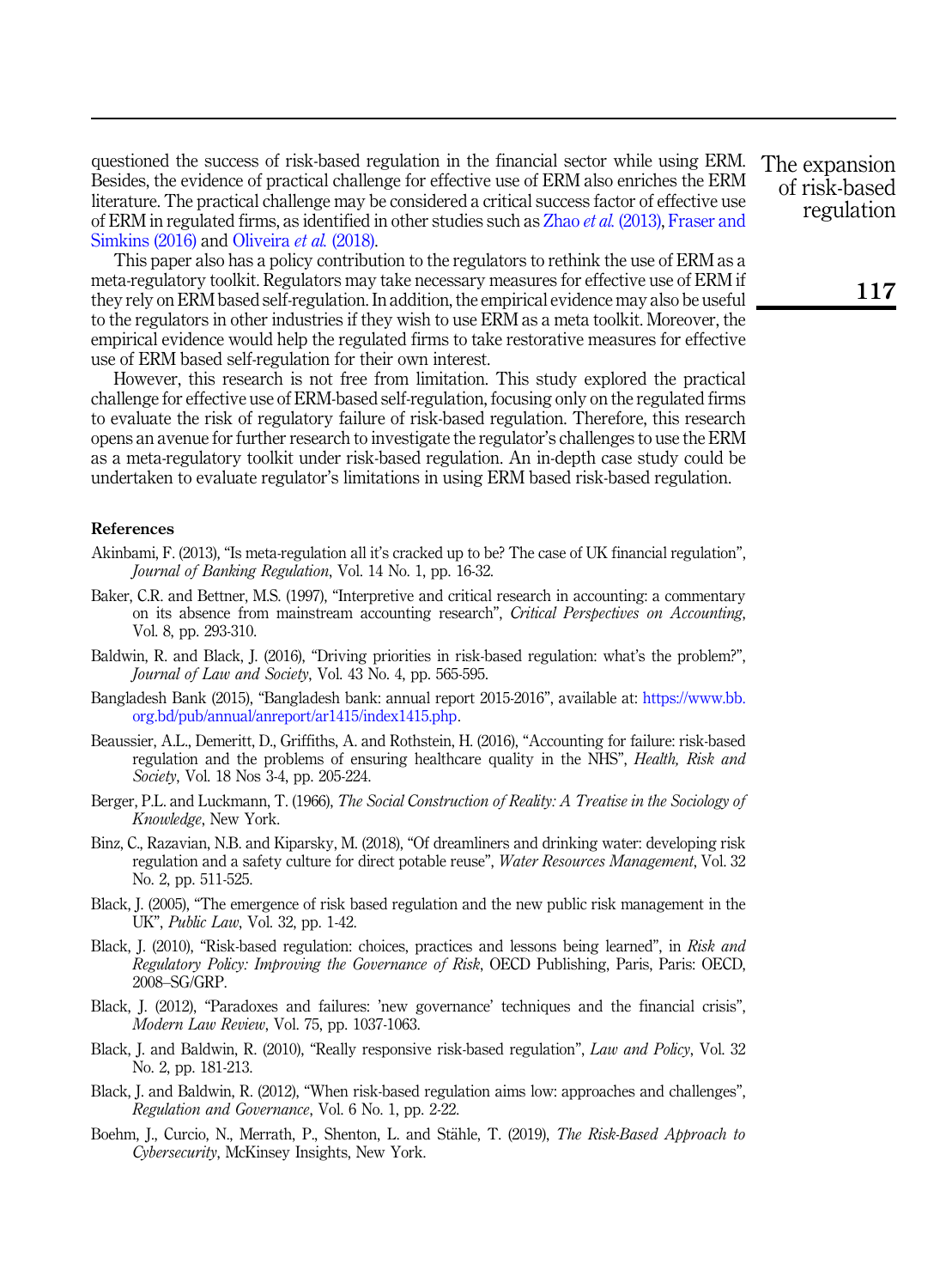<span id="page-15-21"></span><span id="page-15-20"></span><span id="page-15-19"></span><span id="page-15-18"></span><span id="page-15-17"></span><span id="page-15-16"></span><span id="page-15-15"></span><span id="page-15-14"></span><span id="page-15-13"></span><span id="page-15-12"></span><span id="page-15-11"></span><span id="page-15-10"></span><span id="page-15-9"></span><span id="page-15-8"></span><span id="page-15-7"></span><span id="page-15-6"></span><span id="page-15-5"></span><span id="page-15-4"></span><span id="page-15-3"></span><span id="page-15-2"></span><span id="page-15-1"></span><span id="page-15-0"></span>

| AJEB<br>6,1 | Braithwaite, J. (2003), "Meta risk management and responsive regulation for tax system integrity",<br><i>Law and Policy</i> , Vol. 25 No. 1, pp. 1-16.                                                                                                                        |
|-------------|-------------------------------------------------------------------------------------------------------------------------------------------------------------------------------------------------------------------------------------------------------------------------------|
|             | Braun, V. and Clarke, V. (2006), "Using thematic analysis in psychology", Qualitative Research in<br><i>Psychology</i> , Vol. 3 No. 2, pp. 77-101.                                                                                                                            |
|             | Coglianese, C. (2020), Regulatory Abdication in Practice, Faculty Scholarship at Penn Law, p. 2144.                                                                                                                                                                           |
| <b>118</b>  | COSO (2017), Enterprise Risk Management Integrating with Strategy and Performance, (June), The<br>Committee of Sponsoring Organizations of the Treadway Commission, p. 16.                                                                                                    |
|             | Ford, C. (2013), Financial Innovation and Flexible Regulation: Destabilizing the Regulatory State, 18 N.C.<br>Special ed., Vol. 18, No. 1, Banking Inst, pp. 27-38.                                                                                                           |
|             | Ford, C. (2017), "Flexible regulation scholarship blossoms and diversifies: 1980-2012", in Cristie Ford,<br>Innovation and the State: Finance, Regulation, and Justice, Cambridge University Press, Cambridge.                                                                |
|             | Fraser, J.R.S. and Simkins, B.J. (2016), "The challenges of and solutions for implementing enterprise<br>risk management", Business Horizons, Kelley School of Business, Indiana University, Vol. 59<br>No. 6, pp. 689-698.                                                   |
|             | Gonçalves, M.E. (2020), "The risk-based approach under the new EU data protection regulation: a<br>critical perspective", Journal of Risk Research, Vol. 23 No. 2, pp. 139-152.                                                                                               |
|             | Gray, J. (2010), "What next for risk-based financial regulation?", in MacNeil, I. and O'Brien, J. (Eds),<br><i>The Future of Financial Regulation</i> , Hart Publishing, Oxford, pp. 123-140.                                                                                 |
|             | Hommel, U. and King, R. (2013), "The emergence of risk-based regulation in higher education", <i>Journal</i><br>of Management Development, Vol. 32 No. 5, pp. 537-547.                                                                                                        |
|             | Hussain, Z., Mahmood, S.A., Khan, N.S., Alam, A. and Shahriar, S. (2019), Bangladesh Development<br>Update: Towards Regulatory Predictability, No. 135838, The World Bank, pp. 1-55.                                                                                          |
|             | Hutter, B.M. (2005), "The attractions of risk-based regulation: accounting for the emergence of risk<br>ideas in regulation", CARR Discussion Paper, (March), p. 17.                                                                                                          |
|             | Jabbour, M. and Abdel-Kader, M. (2015), "Changes in capital allocation practices - ERM and<br>organisational change", Accounting Forum, Vol. 39 No. 4, pp. 295-311.                                                                                                           |
|             | Knol-Kauffman, M., Solås, A.M. and Arbo, P. (2021), "Government-industry dynamics in the<br>development of offshore waste management in Norway: from prescriptive to risk-based<br>regulation", Journal of Environmental Planning and Management, Vol. 64 No. 4, pp. 649-670. |
|             | Krieger, K. (2013), "The limits and variety of risk-based governance: the case of flood management in<br>Germany and England", Regulation and Governance, Vol. 7 No. 2, pp. 236-257.                                                                                          |
|             | Liff, R. and Wahlstrom, G. (2018), "Usefulness of enterprise risk management in two banks",<br>Qualitative Research in Accounting and Management, Vol. 15 No. 1, pp. 124-150.                                                                                                 |
|             | Mikes, A. and Kaplan, R.S. (2015), "When one size doesn't fit all: evolving directions in the research<br>and practice of enterprise risk management", <i>Journal of Applied Corporate Finance</i> , Vol. 27<br>No. 1, pp. 37-40.                                             |
|             | Molfetas, A. and Grava, L. (2020), Risk-Based Approaches to Business Regulation: A Note for Reformers.<br>Finance, Competitiveness and Innovation in Focus, World Bank, Washington, DC, © World Bank.                                                                         |
|             | Ojo, M. (2010), "The growing importance of risk in financial regulation", <i>Journal of Risk Finance</i> ,<br>Vol. 11 No. 3, pp. 249-267.                                                                                                                                     |
|             | Oliveira, K., Méxas, M., Meiriño, M. and Drumond, G. (2018), "Critical success factors associated with<br>the implementation of enterprise risk management", Journal of Risk Research, Vol. 22 No. 8,<br>pp. 1004-1019.                                                       |
|             | Paul, R. and Huber, M. (2015), "Risk-based regulation in continental Europe? Explaining the<br>corporatist turn to risk in German work safety policies", European Policy Analysis, Vol. 1 No. 2,<br>pp. 5-33.                                                                 |
|             | Pellegrina, L.D., Di Maio, G., Masciandaro, D. and Saraceno, M. (2021), "Are bankers crying wolves?<br>The risk-based approach in money laundering regulation and its Effects", SSRN Electronic<br><i>Journal</i> , No. 444.                                                  |
|             |                                                                                                                                                                                                                                                                               |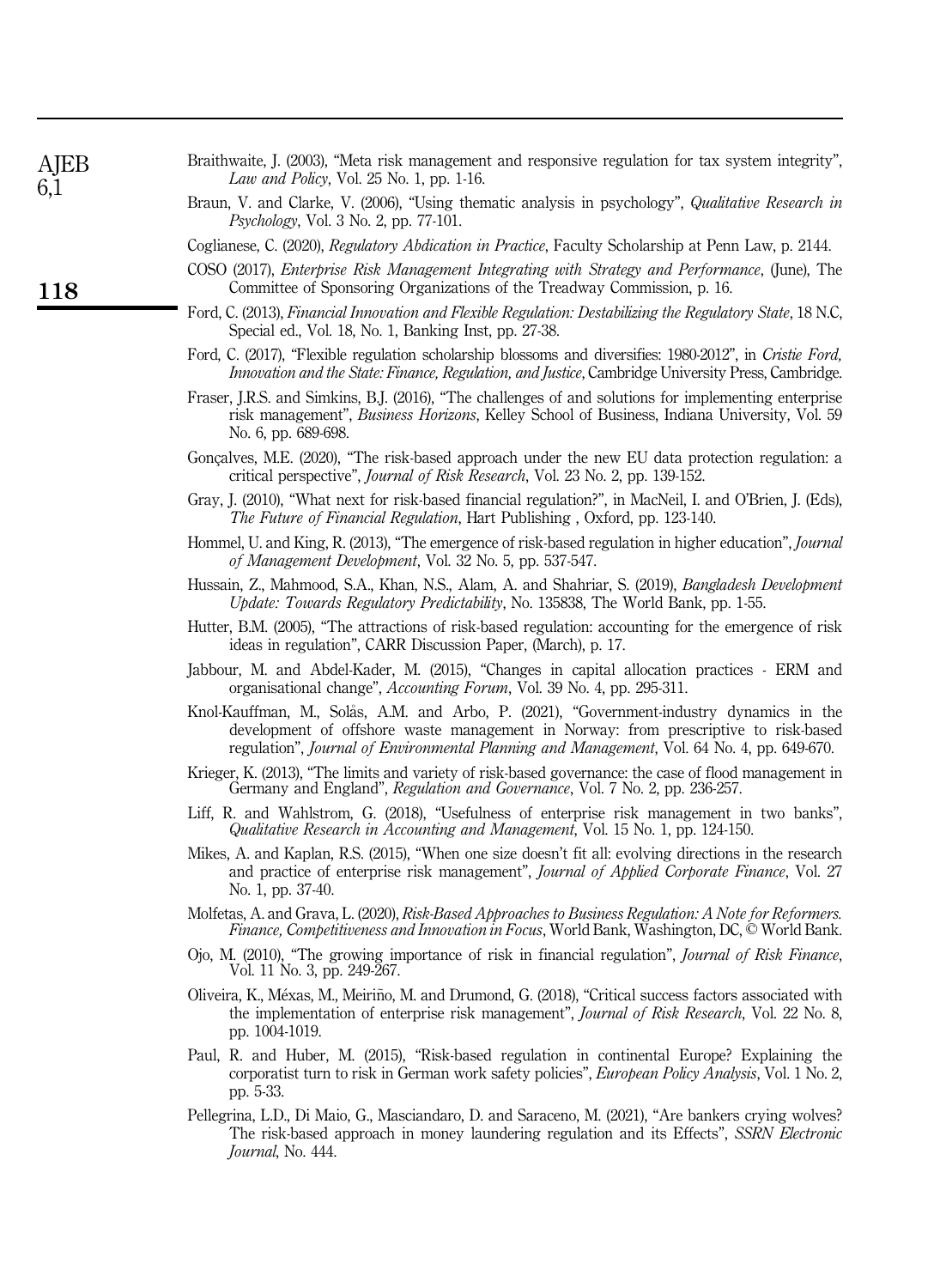<span id="page-16-0"></span>

| Rothstein, H. (2006), "The institutional origins of risk: a new agenda for risk research", <i>Health, Risk</i> |  |  |
|----------------------------------------------------------------------------------------------------------------|--|--|
| <i>and Society</i> , Vol. 8 No. 3, pp. 215-221.                                                                |  |  |

- <span id="page-16-2"></span>Rothstein, H., Irving, P., Walden, T. and Yearsley, R. (2006), "The risks of risk-based regulation: insights from the environmental policy domain", Environment International, Vol. 32 No. 8, pp. 1056-1065.
- <span id="page-16-1"></span>Rudakov, M., Gridina, E. and Kretschmann, J. (2021), "Risk-based thinking as a basis for efficient occupational safety management in the mining industry", Sustainability, Vol. 13 No. 2, p. 470.
- <span id="page-16-3"></span>Sinha, G. (2020), "Risk-based approach: is it the answer to effective anti-money laundering compliance?", in Assets, Crimes, and the State, 1st ed., Routledge, London.
- <span id="page-16-5"></span>van der Heijden, J. (2019), "Risk governance and risk-based regulation: a review of the international academic literature", State of the Art in Regulatory Governance Research Paper Series 2019.02, SSRN Electronic Journal.
- <span id="page-16-4"></span>van der Heijden, J. (2021), "Risk as an approach to regulatory Governance: an evidence synthesis and research agenda", SAGE Open, Vol. 11 No. 1, pp. 1-12.
- <span id="page-16-6"></span>van der Heijden, J. and Hodge, G. (2021), "Ten global trends in regulation: a future outlook", in The Palgrave Handbook of the Public Servant, Springer International Publishing, pp. 741-759.
- <span id="page-16-7"></span>Zhao, X., Hwang, B.-G. and Low, S.P. (2013), "Critical success factors for enterprise risk management in Chinese construction companies", Construction Management and Economics, Vol. 31 No. 12, pp. 1199-1214.

The expansion of risk-based regulation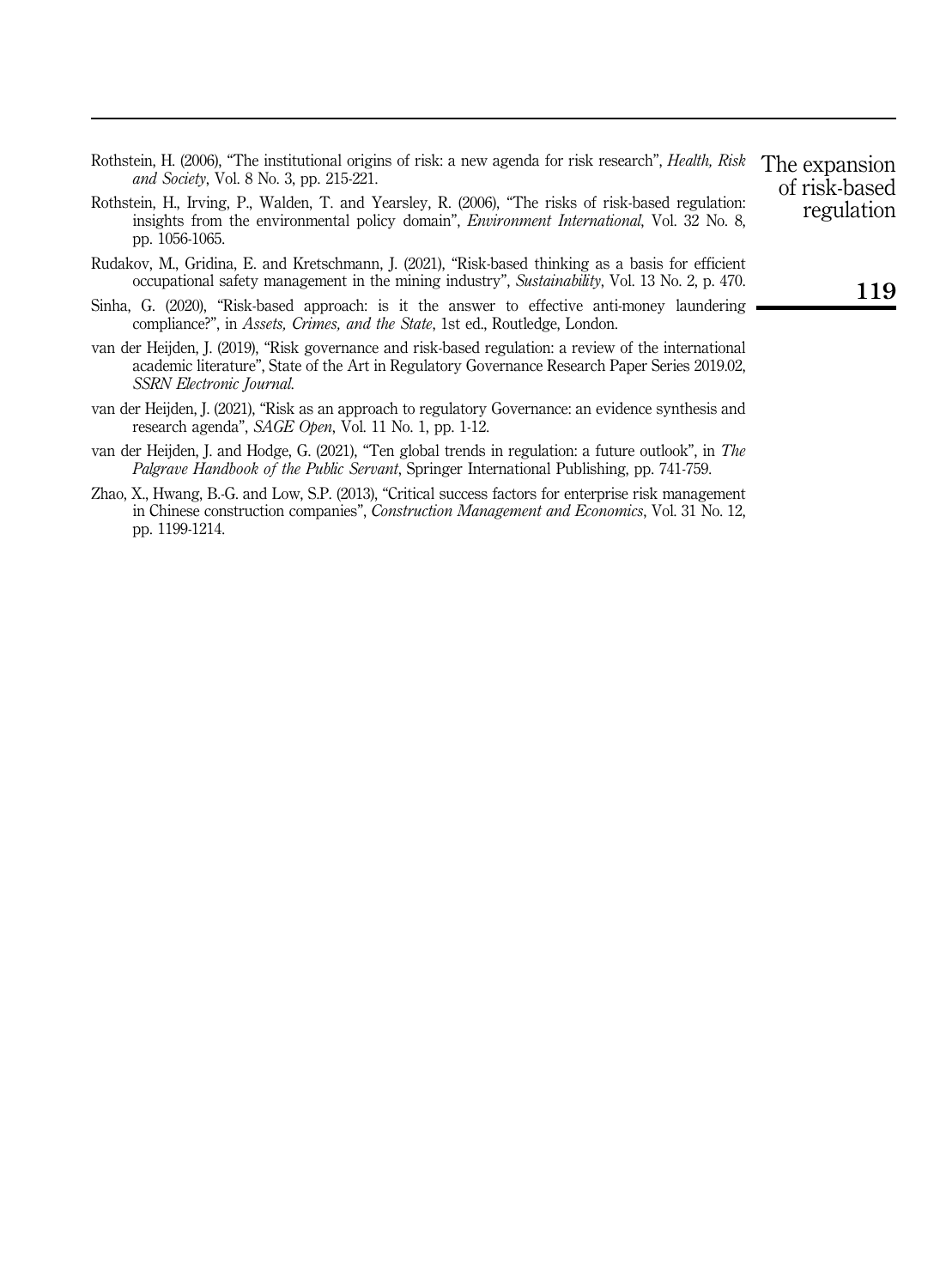AJEB 6,1

120

# <span id="page-17-0"></span>Appendix

|           | SL.<br>N <sub>0</sub> | Name of bank<br>(Regulated banks)     | Head of the RMD (Official designation)                                                                                         | Duration of<br>interview in<br>minutes | Interview<br>date                    |
|-----------|-----------------------|---------------------------------------|--------------------------------------------------------------------------------------------------------------------------------|----------------------------------------|--------------------------------------|
|           | $\mathbf{1}$          | Modhumoti Bank                        | Assistant Vice President, Risk Management                                                                                      | 48.55                                  | 10 April                             |
|           | $\overline{2}$        | Ltd.<br>Mercantile Bank               | Division<br>Senior Executive Vice President and Head of Risk                                                                   | 37.27                                  | 2017<br>13 April                     |
|           | 3                     | Limited<br>Eastern Bank<br>Limited    | Management Division<br>Head of Risk Management Division                                                                        | 35.09                                  | 2017<br>16 April<br>2017             |
|           | $\overline{4}$        | Dhaka Bank<br>Limited                 | First Vice President Basel Unit                                                                                                | 29.25                                  | 16 April<br>2017                     |
|           | 5                     | Islami Bank<br>Bangladesh Ltd.        | Vice President, Risk Management Wing                                                                                           | 53.2                                   | 17 April<br>2017                     |
|           | 6                     | Social Islami Bank<br>Ltd.            | Executive Vice President and Head of Risk<br>Management Division                                                               | 60.35                                  | 02 May<br>2017                       |
|           | 7                     | Southeast Bank<br>Limited             | Head of Risk Management Division                                                                                               | 37.2                                   | 02 May<br>2017                       |
|           | 8                     | Jamuna Bank Ltd.                      | Vice President and Head of Risk Management<br>Division                                                                         | 37.2                                   | 07 May<br>2017                       |
|           | 9                     | Sonali Bank<br>Limited                | Deputy General Manager                                                                                                         | 38.4                                   | 11 May<br>2017                       |
|           | 10                    | Pubali Bank<br>Limited                | Head of Risk Management Division                                                                                               | 34.5                                   | 14 May<br>2017                       |
|           | 11                    | Prime Bank<br>Limited                 | Senior Vice President Risk Management Division                                                                                 | 37.1                                   | 15 May<br>2017                       |
|           | 12                    | <b>Trust Bank</b><br>Limited          | Senior Vice President and Head of Risk<br>Management Division and Basel                                                        | 40.34                                  | 15 May<br>2017                       |
|           | 13                    | NCC Bank Limited                      | Senior Vice President and Head of Risk<br>Management Division                                                                  | 53.51                                  | 22 May<br>2017                       |
|           | 14                    | Uttara Bank<br>limited                | Deputy General Manager                                                                                                         | 26.13                                  | 23 May<br>2017                       |
|           | 15                    | Agrani Bank<br>limited                | General Manager                                                                                                                | 53.3                                   | 18 June<br>2017                      |
|           | 16                    | AB Bank Limited                       | Executive Vice President and Deputy CRO and<br>Head of Risk Management Division                                                | 51.46                                  | 18 July 2017                         |
|           | 17                    | Dutch Bangla Bank<br>Limited          | Head of Risk Management Division                                                                                               | 44.17                                  | 24 July/2017                         |
|           | 18                    | Shahjalal Bank<br>Limited             | Senior Vice President and Head of Risk<br>Management Division                                                                  | 33.3                                   | 16 July 2017                         |
|           | 19                    | <b>SBAC</b> Bank<br>Limited           | First Vice President, Head of Credit<br>Administrative Division and Risk Management<br>Division. Principal, Training Institute | 32.55                                  | 20 July 2017                         |
|           | 20                    | NRB Commercial<br><b>Bank Limited</b> | Senior Vice President and Head of Risk<br>Management Division                                                                  | 42.4                                   | 23 July 2017                         |
|           | 21                    | NRB Global bank<br>limited            | Head of Risk Management Division                                                                                               | 29.55                                  | 24 July 2017                         |
|           | 22                    | <b>Standard Bank</b><br>Limited       | CFO Head of RMD, Acting Company Secretary                                                                                      | 37.1                                   | 25 July 2017                         |
|           | 23                    | Commercial Bank<br>of Ceylon          | Deputy Chief Manager Integrated RMD                                                                                            | 36.56                                  | 25 July 2017                         |
|           | 24                    | Meghna Bank<br>Limited                | Deputy Managing Director                                                                                                       | 22.53                                  | 27 July 2017                         |
|           | 25                    | Al Arafa Bank<br>Limited              | Senior Vice President Risk Management Division                                                                                 | 31.1                                   | 30 July 2017                         |
| the<br>es | 26                    | <b>IFIC Bank Limited</b>              | In-Charge Risk Management Division                                                                                             | 29.47                                  | 30 July 2017<br>( <i>continued</i> ) |

Table A1. Details of the interviewe